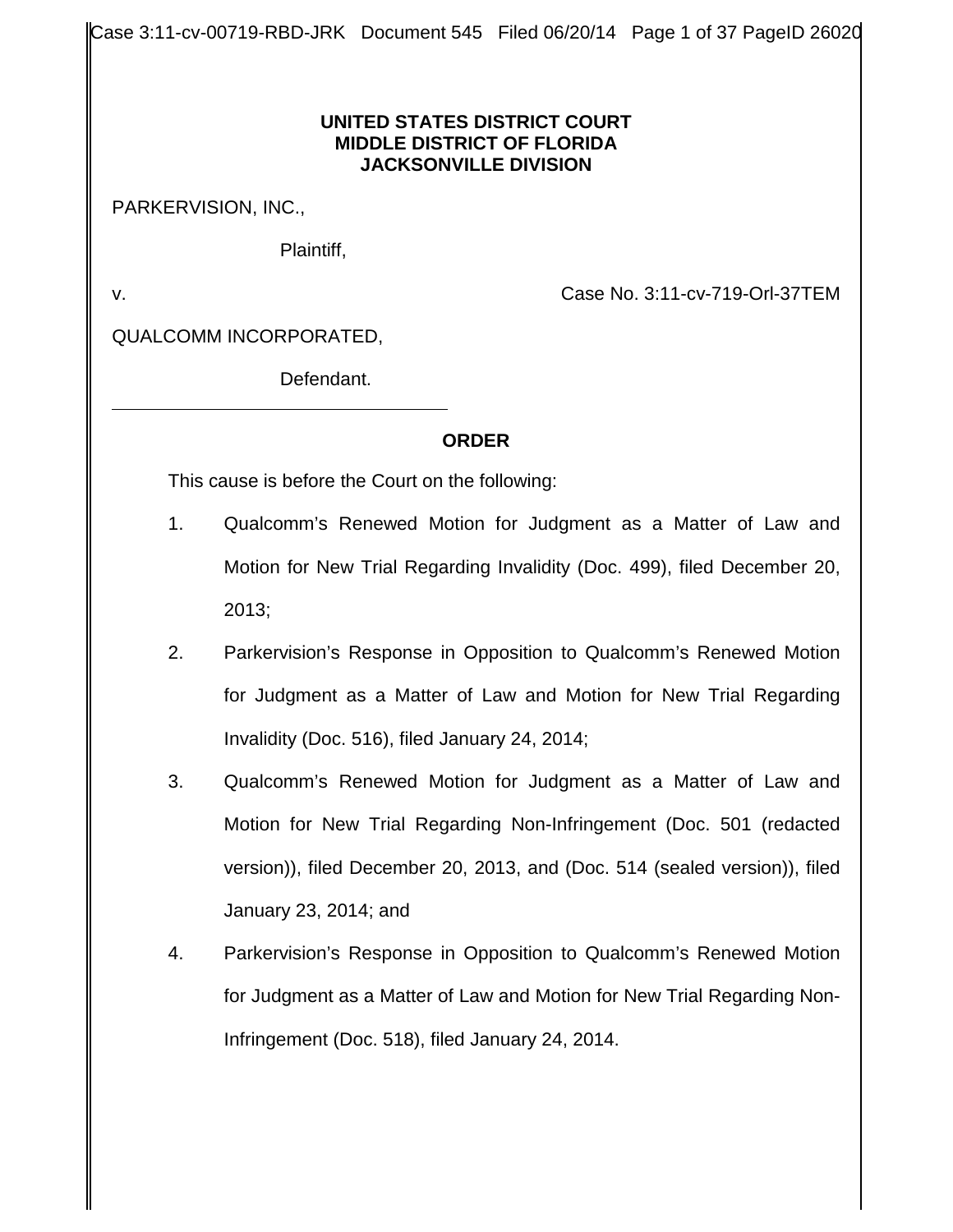Case 3:11-cv-00719-RBD-JRK Document 545 Filed 06/20/14 Page 2 of 37 PageID 26021

#### **BACKGROUND**

The complex technology at issue in this patent infringement action concerns methods and devices for down-converting electromagnetic (radio frequency) signals by "energy sampling." (*See* Doc. 336-13.) By using the same components previously used to down-convert modulated high frequency signals by "voltage sampling" (switches, capacitors, and resistors), energy sampling down-converts a modulated high frequency signal by altering the size of the capacitor, the duration that the switch is closed, the impedance of the resistors, and the value of the load. (*See* Doc. 386, pp. 273–78; Doc. 402, pp. 175–77.) Such alterations result in the energy—not the voltage—of the carrier signal being sampled, stored, and used to generate the desired lower frequency signal. (*See* Doc. 402, pp. 84–85.) Due to the similarity between energy sampling components and voltage sampling components (*see* U.S. Patent Number 6,061,551, Figs. 78A, 82A), one cannot discern if energy sampling is used in a receiver merely by viewing the layout of the components. (*See* Doc. 402, pp. 102–05, 113, 119, 121, 126, 152, 161–64, 176, 242; *see also* Doc. 403, pp. 173–74, 228, 232–33, 239–40.) Rather, the use of energy sampling can be discerned only by one skilled in the art who knows "how the switches are operated," what the input and output impedance is, and the "relative value" of the capacitor to the rest of the circuitry. (*See* Doc. 402, pp. 102–05; *see also* Doc. 403, pp. 174–82, 228, 232–37, 241–45.)

Employees of Parkervision developed energy sampling in 1996 and 1997 (Doc. 386, pp. 230–39), and Parkervision applied for its first patent related to the technology on October 1, 1998.  $(PX 1.)<sup>1</sup>$  On May 9, 2000, the U.S. Patent and

 $\overline{a}$ 

<sup>&</sup>lt;sup>1</sup> Citations to PX, DX, and JX followed by a number are to the trial exhibits submitted by Parkervision (PX), by Qualcomm (DX), and jointly (JX). Further, in its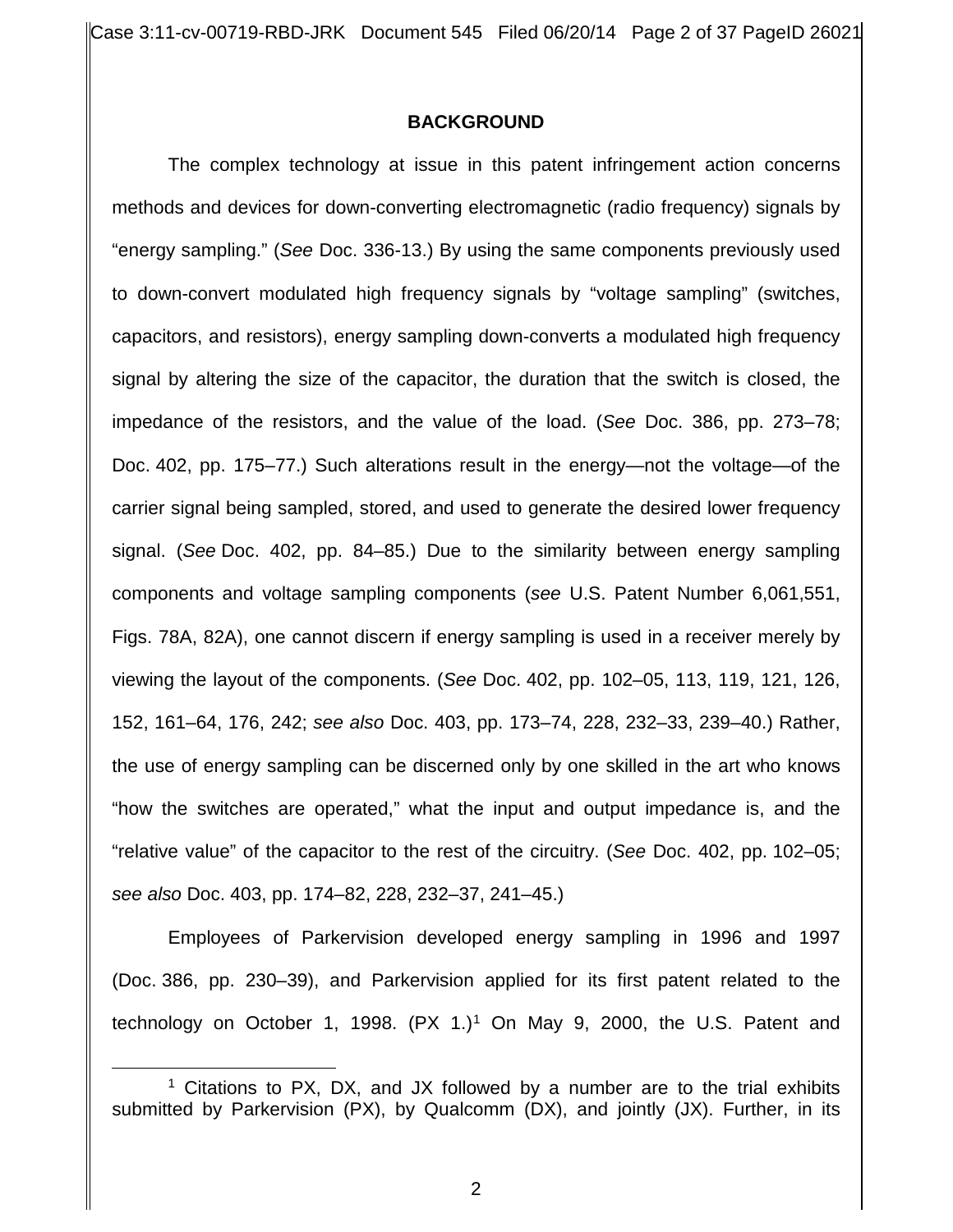Trademark Office ("USPTO") issued Patent Number 6,061,551, for a "Method and System for Down-Converting Electromagnetic Signals" ("'551 Patent"). (*Id.*) Parkervision continued to submit applications for related patents, and by May 25, 2010, the USPTO had granted Parkervision at least five additional related patents.2 (*See* Doc. 158, ¶ 9; *see also* PX 2 (Patent Number 6,266,518 ("'518 Patent")); PX 3 (Patent Number 6,370,371 ("'371 Patent")); PX 4 (Patent Number 7,496,342 ("'342 Patent")).)

Before any of the patents issued, Parkervision approached Qualcomm in 1998 to license the invention. (*See* Doc. 336-13, p. 6.) After unsuccessful efforts to reach an agreement in 1998 and 1999, the parties went their separate ways. (*Id.*) More than a decade later, Parkervision initiated this action contending that, in 2006, Qualcomm began directly and indirectly infringing the claims of Parkervision's patents by using energy sampling in the integrated circuits of various receiver and transceiver products that Qualcomm sold to original equipment manufacturers ("OEM"), who incorporate the products in mobile communication devices (such as smartphones) sold and used in the United States. (*See* Docs. 1, 158; *see also* Doc. 336-13, pp. 4–9.) Qualcomm denies that it directly or indirectly infringes Parkervision's patents and contends that the patents are invalid based on anticipation. (*See* Doc. 248; Doc. 336-13, pp. 11–12.)

To better understand the complex nature of the technology at issue, the Court held a non-adversarial tutorial on July 24, 2012. (*See* Doc. 146; *see also* Docs. 112, 133.) At the tutorial, Parkervision presented the testimony of David Sorrells (a named

citations to the parties' briefings, the Court uses the ECF page designations (located at the top left corner of each page of each document). The parties' page designations (located at the bottom of each page) may differ from the ECF page designations.  $\overline{a}$ 

<sup>2</sup> During most of the pretrial proceedings, Parkervision claimed that Qualcomm infringed eighty-two claims of these six patents. (*See* Doc. 158.) Shortly before trial, Parkervision limited the action to eleven claims of four patents. (*See* Doc. 336-13, p. 4; Doc. 367.)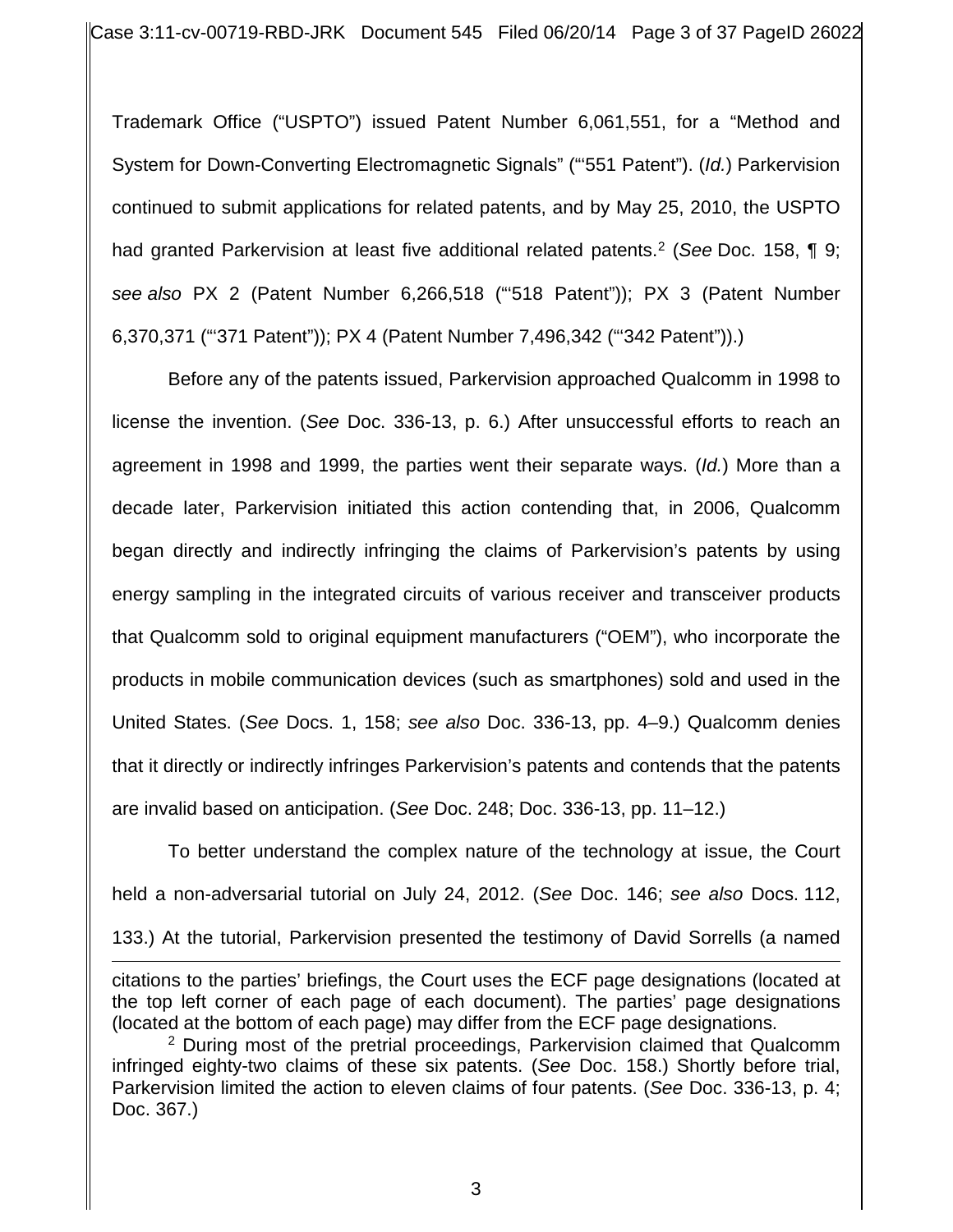inventor of the patents and Parkervision's Chief Technology Officer), and Qualcomm presented the testimony of Professor Robert Fox. (Doc. 146.) The witnesses provided the Court with a high-level overview of electronic circuit design and the use of radio frequency signals for wireless communications. (*Id.*) After the tutorial, the Court held a *Markman* hearing. (Docs. 145, 163; *see also* Docs. 119, 122, 136, 137, 141.) The Court issued its claim construction Order on February 20, 2013. (Doc. 243; *see also* Docs. 136, 137, 141.) The parties then filed motions for summary judgment regarding validity (Doc. 269, filed by Parkervision), and non-infringement (Doc. 270, filed by Qualcomm). In August 2013, the Court denied the parties' respective motions for summary judgment. (Docs. 318, 320.)

In October 2013, the parties tried the matter before a jury in two phases—the first phase concerned validity and infringement (Docs. 386–88, 391, 393–94, 402–05, 407, 410–11, 413, 438–39), and the second phase concerned damages and willfulness (Docs. 417, 427, 439–44, 446, 470–71). <sup>3</sup> In the first phase, the jury heard live testimony from four witnesses—Mr. Sorrells (Doc. 386, pp. 193–281; Doc. 402, pp. 9–71, 74–138, 141–210, 219–55), Parkervision's President, Jeffrey Parker (Doc. 403, pp. 5–158), Parkervision's retained infringement expert, Dr. Paul Prucnal (*id.* at 160–86, 194–263; Doc. 404, pp. 4–256),<sup>4</sup> and Qualcomm's retained invalidity expert, Dr. Behzad Razavi (Doc. 405, pp. 11–272). While both parties extensively cross-examined each other's witnesses, Parkervision did not present any expert testimony concerning the prior art discussed by Dr. Razavi, and Qualcomm did not present any testimony concerning

 $\overline{a}$ 

<sup>&</sup>lt;sup>3</sup> In the second phase of the trial, the jury awarded Parkervision damages of \$172,704,600, but rejected Parkervision's claims of willful infringement. (Doc. 468.)

<sup>4</sup> Parkervision also presented the testimony of Prashant Kantak from his videotaped deposition. (Doc. 403, pp. 158–59.)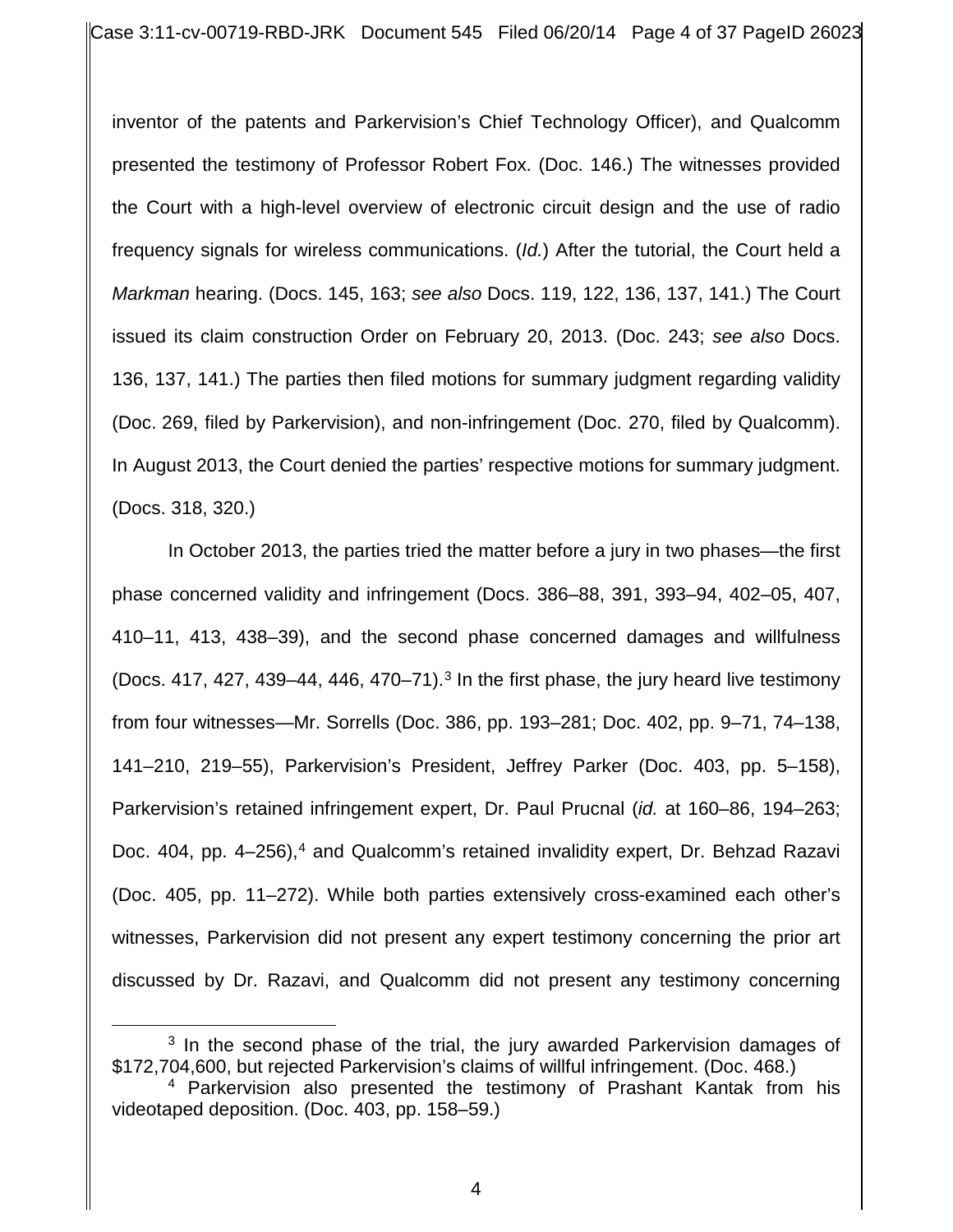infringement or the development and operation of its accused products.<sup>5</sup>

At the conclusion of the first phase of the trial, the jury deliberated for more than ten hours over three days before returning its verdict rejecting Qualcomm's invalidity claims and finding that Qualcomm directly and indirectly infringed: (1) claims 23, 25, 161, 193, and 202 of the '551 Patent; (2) claims 27, 82, 90, and 91 of the '518 Patent; (3) claim 2 of the '371 Patent; and (4) claim 18 of the '342 Patent. (*See* Doc. 416; *see also* Docs. 407, 410, 413.) Specifically, the jury indicated by checkmarks on the verdict form that the following products infringe Parkervision's asserted patent claims: Astra, Bahama, Eagleray, GZIF3, GZIF4, Halley, Hercules, Iceman, Iris, Libra/Gemini, Magellan, Marimba,<sup>6</sup> Merlin, Napoleon, Odyssey, Ramsis, Solo, Volans, Voltron, and Ywing.<sup>7</sup> (Doc. 416, p. 2.)

Qualcomm timely moved for judgment as a matter of law ("JMOL") concerning invalidity and non-infringement. (Docs. 393, 398, 399, 407, 499, 501, 514.) As to noninfringement, Qualcomm argued that the Court should enter JMOL in its favor because, among other things, the testimony of Dr. Prucnal established that the "generating" and

<sup>&</sup>lt;sup>5</sup> Both parties submitted documentary evidence concerning the accused products, including device specifications, user guides, and development documents. (*See* JX 14–16, JX 44–87, JX 90–93; PX 345–46, PX 483–514, PX 545–48; PX 846– 53, DX 500–11.)  $\overline{a}$ 

<sup>&</sup>lt;sup>6</sup> Before trial, Parkervision dismissed its claims related to thirty-five Qualcomm products—including "Marimba" die products. (Doc. 367.) Accordingly, the jury was not presented with any evidence upon which it could have decided that Marimba was an infringing product.

 $<sup>7</sup>$  In design documents, these architectures are commonly referenced only by</sup> their corresponding integrated circuits: RGR6240, WCN2243, FTR8700, RTR6275, RTR6237, RTR6280, RTR6285, RTR6285A, MXU6219, QTR9215, RTR8700, RTR9605, WCN3660, WCN1312, MDM6200, MDM6600, QSC6155, QSC6175, QSC6185, QSC6295, QSC6695, QTR8200, QTR8600, QTR8600L, QTR8601, QTR8615, QTR8615L, RTR8600, RTR8601, RTR8605, QSC1105, QSC1100, QSC1110, WTR1605, WTR1605L, QSC6055, QSC6065, QSC6075, QSC6085, MDM6085, QSC6270, QSC6240, MDM6270, ESC6270, ESC6240, WCN1314, RTR6500, and WCN1320. (Doc. 336-13, pp. 7–8.)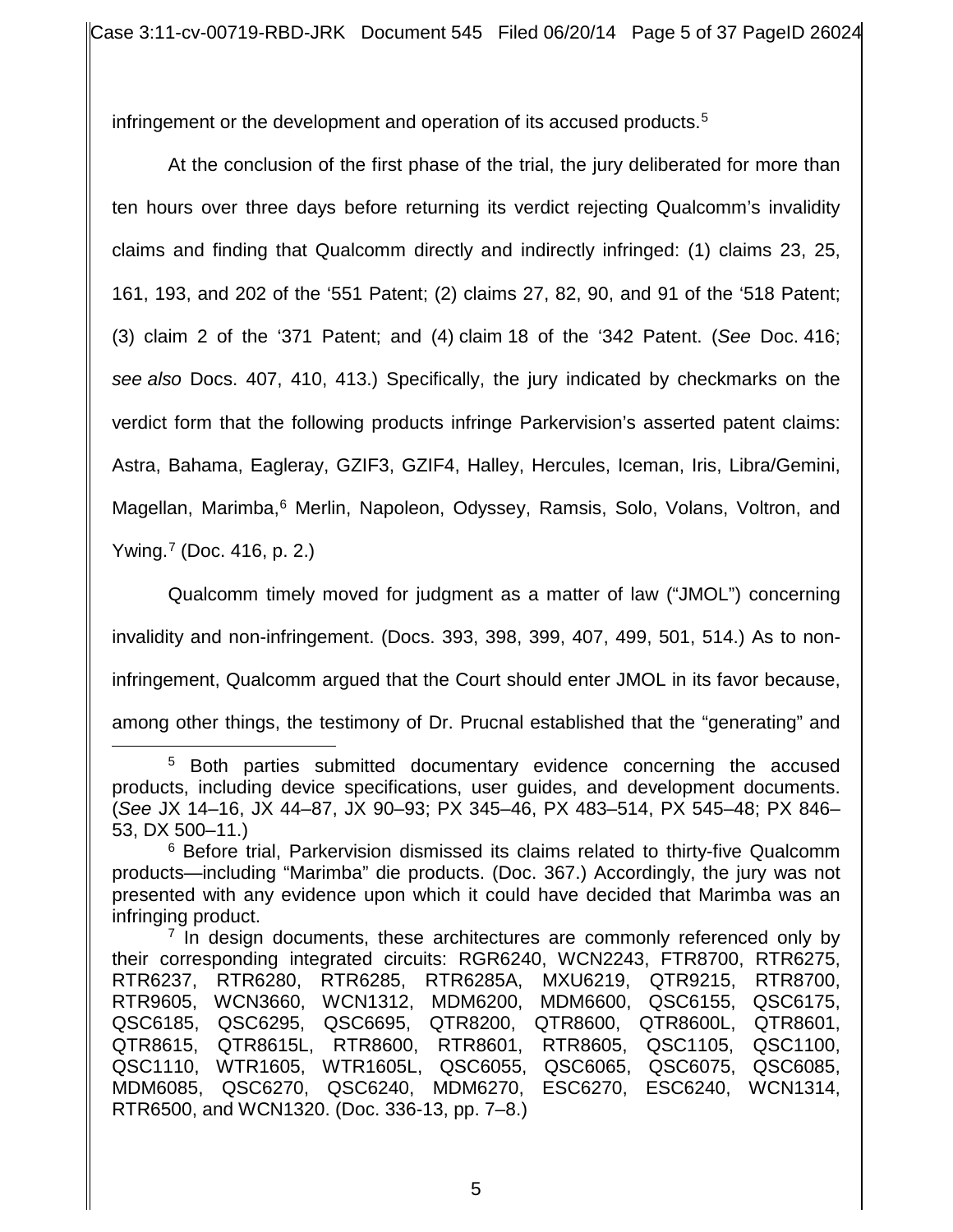Case 3:11-cv-00719-RBD-JRK Document 545 Filed 06/20/14 Page 6 of 37 PageID 26025

"sampling" limitations are not met in the accused products. (Doc. 514, pp. 12–24.) As to invalidity, Qualcomm contends that JMOL is warranted because three prior art references and the testimony of Dr. Razavi provided unrebutted proof of anticipation, and Parkervision presented no contrary evidence and obtained no relevant admissions from Dr. Razavi on cross-examination. (Doc. 499, pp. 5, 13–16.) Qualcomm further argues that Parkervision's validity opposition at trial depended on a rejected construction of the "generating" limitations. (*Id.* at 5, 12–14.)

The Court established a post-trial briefing schedule (Docs. 486, 487), and Parkervision filed its responses in accordance with the schedule. (Docs. 516, 518.) After the motions were fully briefed, the Court held a hearing on May 1, 2014, where the parties provided thorough argument concerning their respective positions on Qualcomm's JMOL motions. (Docs. 536, 537.) As explained below, the Court finds that Qualcomm's non-infringement motion is due to be granted (or, alternatively, that Qualcomm is entitled to a new trial), and Qualcomm's invalidity motion is due to be denied.

## **ASSERTED PATENT CLAIMS**

Because the infringement and validity analyses hinge on the language of the patent claims, $8$  the text of the asserted claims are set forth in full with brief summaries of the pertinent claim constructions.

# **I. '551 Patent—Method & System for Down-Converting Electromagnetic Signals**

The jury found that all of the accused products infringe claims 23, 25, 161, 193, and 202 of the '551 Patent. Claim 23 is an independent apparatus claim, and claims 25,

 $\overline{a}$ 

<sup>8</sup> *See infra* INFRINGEMENT, Part I, Legal Standards, pp. 17–18.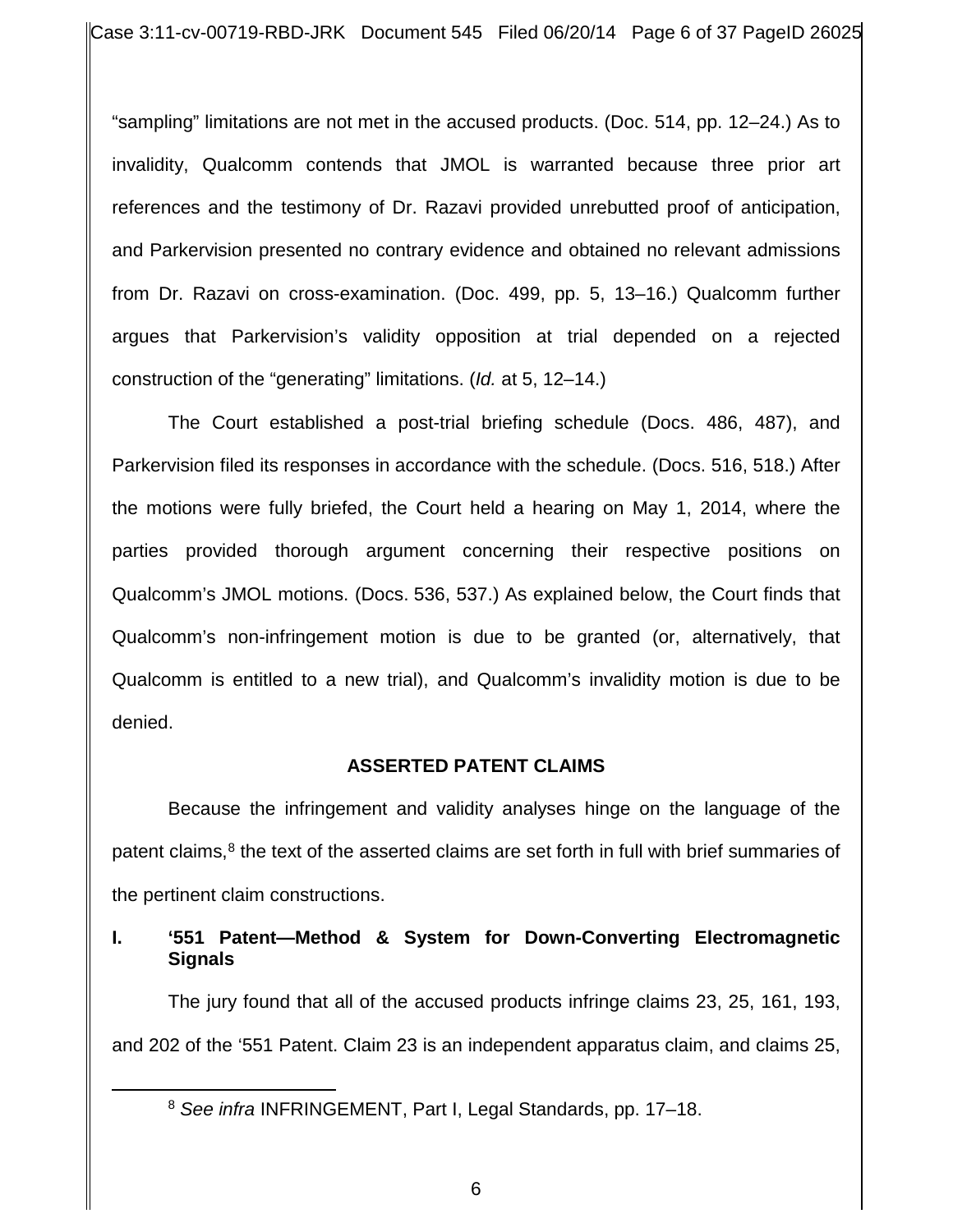Case 3:11-cv-00719-RBD-JRK Document 545 Filed 06/20/14 Page 7 of 37 PageID 26026

161, 193, and 202 are also apparatus claims that are each dependent on claim 23.

These claims include the generating and sampling limitations that are at issue in the

post-trial briefing.9 Claim 23 covers:

An apparatus for down-converting a carrier signal to a lower frequency signal, comprising:

An energy transfer signal generator;

A switch module controlled by said energy transfer signal generator;

A storage module coupled to said switch module;

Wherein said storage module receives non-negligible amounts of energy transferred from a carrier signal at **an aliasing rate** that is substantially equal to a frequency of the carrier signal plus or minus a frequency of the lower frequency signal divided by n where n represents a harmonic or sub-harmonic of the carrier signal, wherein a lower frequency signal is **generated** from the transferred energy.

Claim 25 covers the apparatus of claim 23, "wherein said circuit comprises: an

output impedance match circuit coupled to an output of said apparatus."

Claim 161 covers the apparatus of claim 23, "wherein said storage device comprises a capacitive storage device sized to store substantial amounts of energy relative to energy contained in a percentage of half cycles of a carrier signal, whereby said capacitive storage device integrates the transferred energy."

Claim 193 covers the apparatus of claim 23, "wherein the aliasing rate is substantially equal to a frequency of the carrier signal divided by n, and the lower frequency signal is a demodulate [sic] baseband signal."

Claim 202 covers the apparatus of claim 23:

wherein said storage module receives and integrate [sic] controlled

<sup>&</sup>lt;sup>9</sup> Qualcomm argues that the "aliasing rate" limitation is sampling; thus, its sampling arguments apply to the claims of the '551 Patent. (Doc. 514.) Parkervision does not dispute this characterization of "aliasing." (*See* Doc. 518.)  $\overline{a}$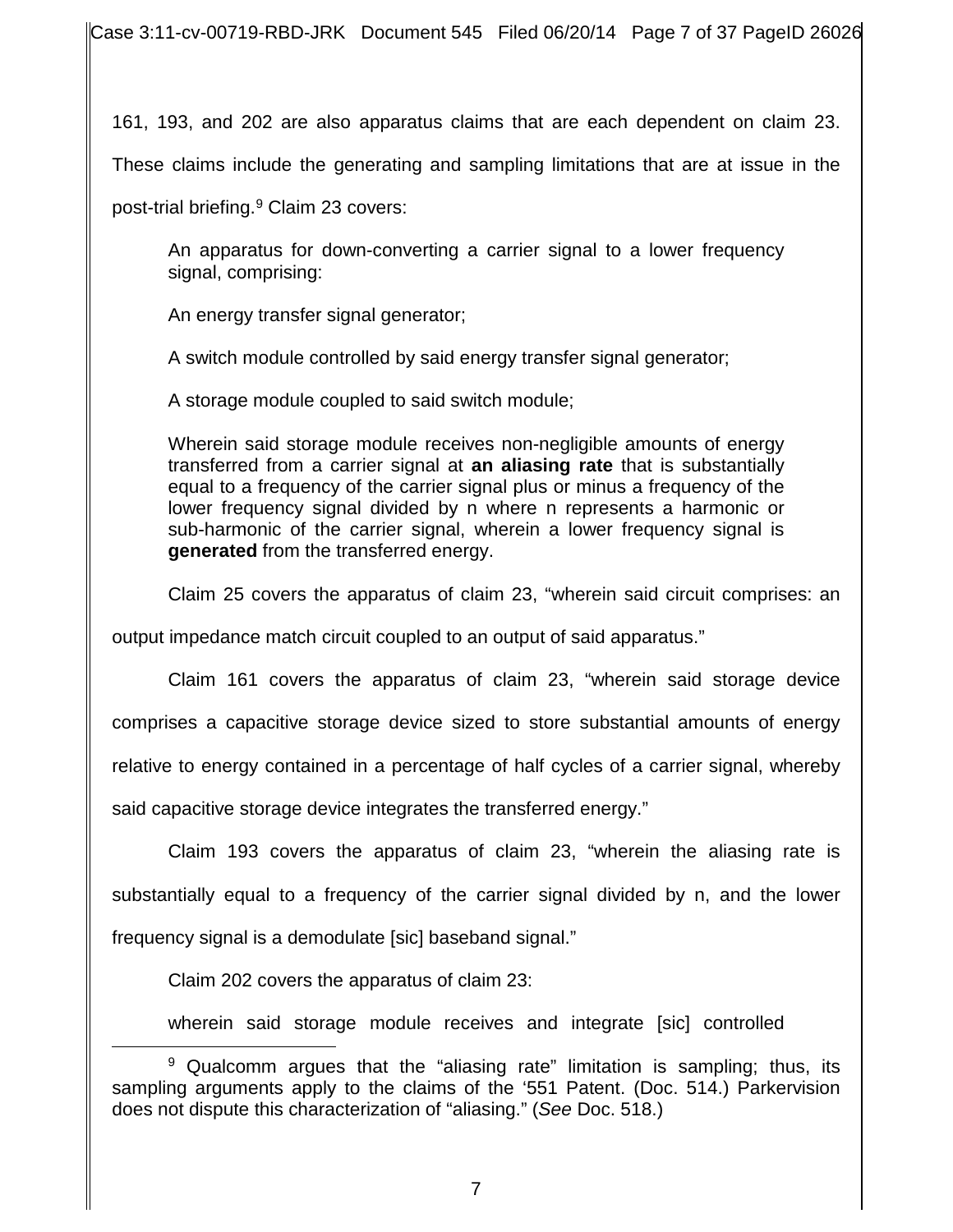substantial amounts of energy transferred from the carrier signal over aperture periods wherein said storage module **generates** a lower frequency signal from the integrated energy wherein the transferring of energy substantially prevents accurate voltage reproduction of the carrier signal during the apertures.

# **II. '518 Patent—Method & System for Down-Converting Electromagnetic Signals by Sampling and Integrating Over Apertures**

The jury found that all of the accused products infringe claims 27, 82, 90, and 91

of the '518 Patent. These claims also include the sampling and the generating

limitations.

# **A. Claim 27**

Claim 27 of the '518 Patent is a method claim dependent on claim 1, which

reads:

A method for down-converting a carrier signal to a baseband signal, comprising the steps of:

- (1) Receiving a carrier signal that includes at least one of amplitude variations, phase variations, or frequency variations at a frequency lower than a carrier frequency of the carrier signal;
- (2) **Sampling** the carrier signal over aperture periods to transfer energy from the carrier signal at an aliasing rate, the aliasing rate determined according to a frequency of the carrier signal divided by N, wherein N indicates a harmonic or sub-harmonic of the carrier signal;
- (3) Integrating the energy over aperture periods; and
- (4) **Generating** the baseband signal from the integrated energy.

Claim 27 covers the method of claim 1, "further comprising the step of transferring energy to a load during an off-time."

## **B. Claim 82**

Claim 82 is an apparatus claim with means-plus-function limitations, which reads:

An apparatus for down-converting a carrier signal to a baseband signal,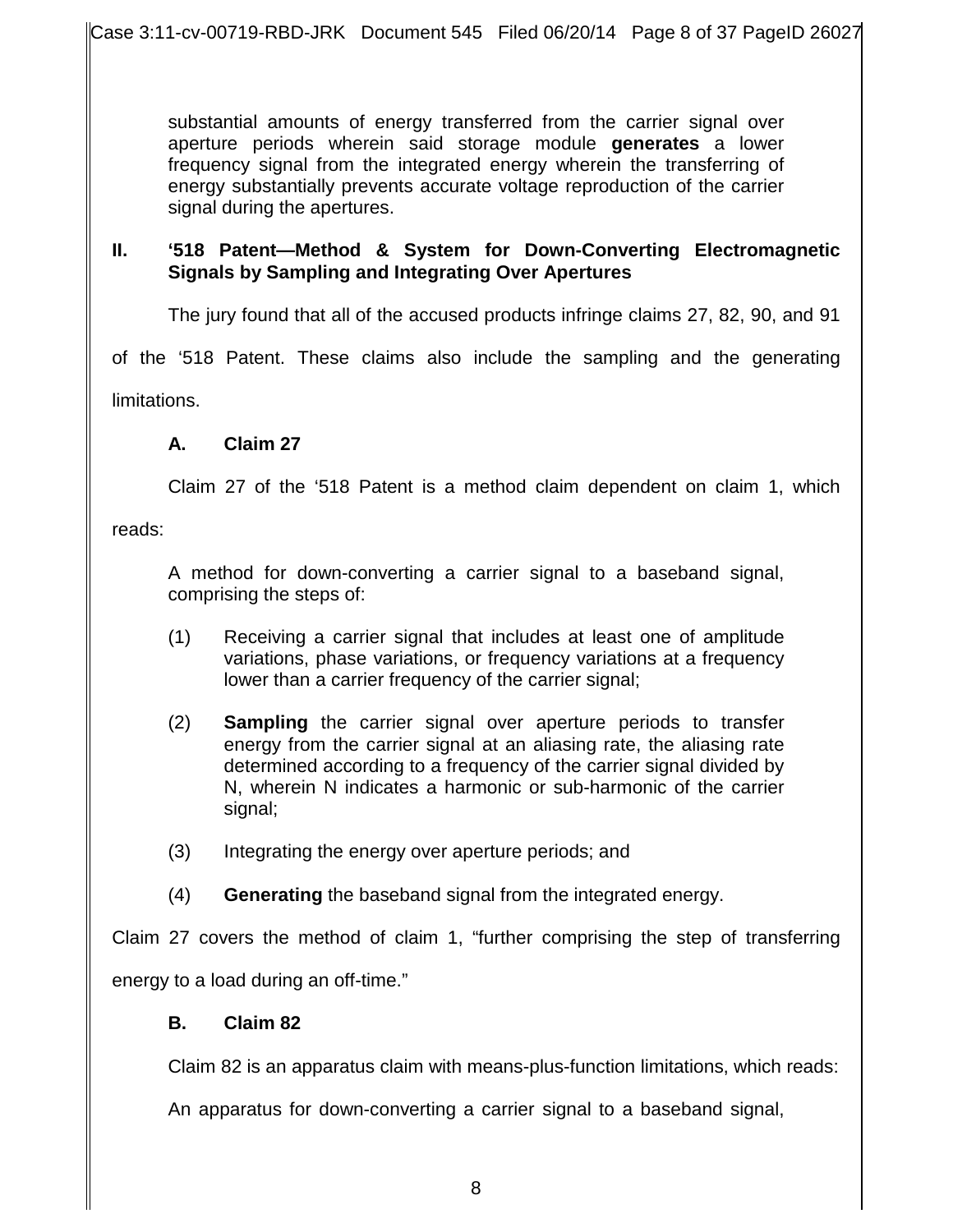the carrier signal including at least one of amplitude variations, phase variations, or frequency variations at a frequency lower than a carrier frequency of the carrier signal, the apparatus comprising:

Means for **sampling** the carrier signal over aperture periods to transfer energy from the carrier signal at an aliasing rate, the aliasing rate determined according to a frequency of the carrier signal divided by N, wherein N indicates a harmonic or sub-harmonic of the carrier signal;

Means for integrating the energy over the aperture periods; and

Means for **generating** the baseband signal from the integrated energy.

# **C. Claims 90 & 91**

Claims 90 and 91 also are apparatus claims with means-plus-function limitations.

Claim 90 is an independent claim, which reads:

An apparatus for down-converting a first signal to a second signal, comprising:

Means for **sub-sampling** the first signal over aperture periods to transfer energy from the first signal;

Means for integrating the transferred energy over the aperture periods;

Means for **generating** the second signal from the integrated energy; and

Means for impedance matching at least one of said first signal and said second signal.

Claim 91 is dependent on claim 90, and further covers: "The apparatus of claim 90,

wherein said aperture periods are substantially greater than zero such that energy

transferred is to such an extent that accurate voltage reproduction of the first signal is

prevented."

# **III. The '371 Patent—Application of Universal Frequency Translation**

The jury found that all of the accused products infringe claim 2 of the '371 Patent,

which is an apparatus claim covering:

An apparatus, comprising: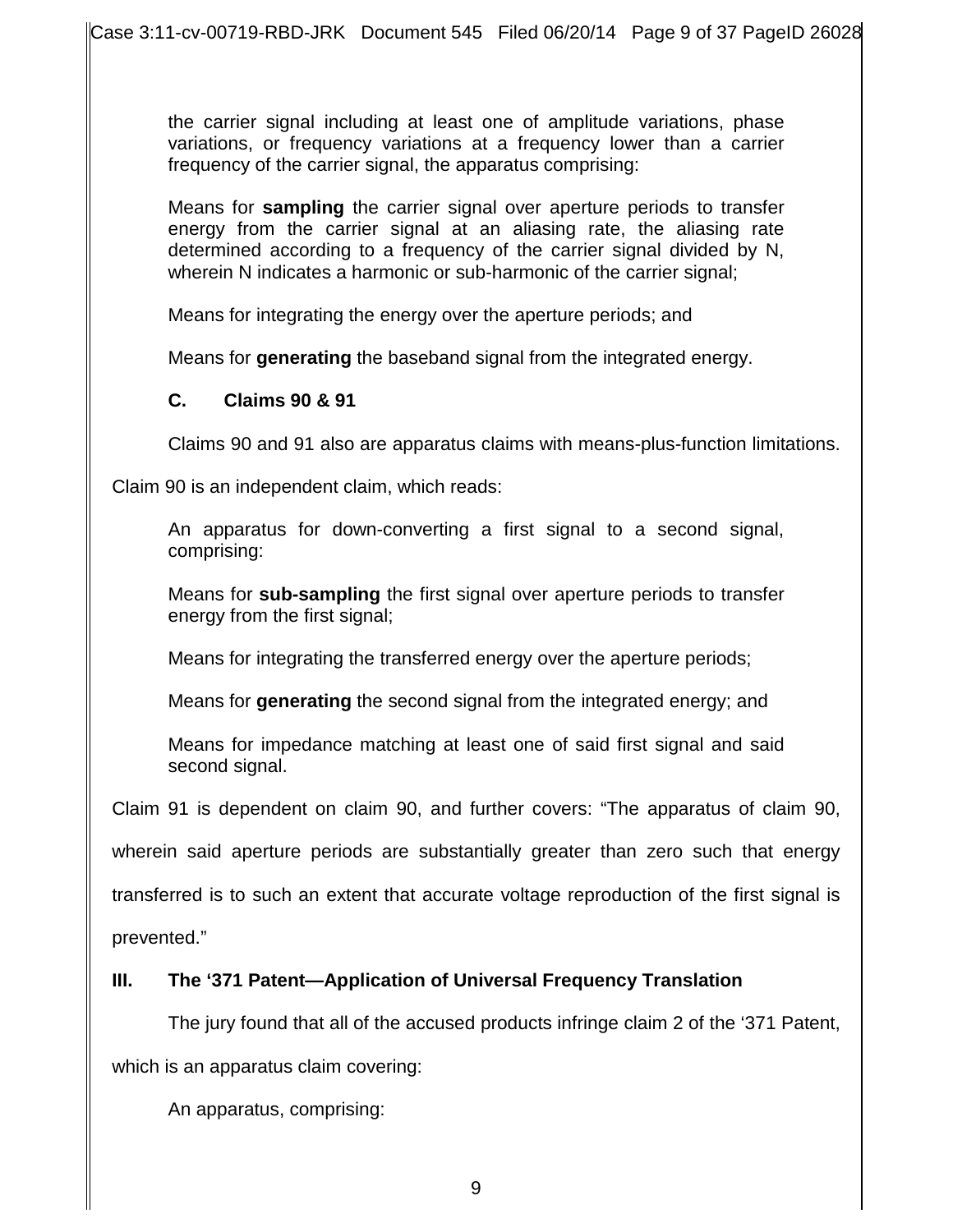At least one universal frequency down-conversion module, including a switch, an integrator coupled to said switch, and a pulse generator coupled to said switch; and

Wherein said pulse generator outputs pulses to said switch at an aliasing rate that is determined according to: (a frequency of a carrier signal +/- a frequency of a lower frequency signal) divided by N;

Wherein said pulses have apertures and cause said switch to close and **sub-sample** the carrier signal over said apertures, and wherein energy is transferred from the carrier signal and integrated using said integrator during said apertures of said pulses, and wherein the lower frequency signal **is generated** from the transferred energy.

#### **IV. '342 Patent—Down-Converting Electromagnetic Signals, Including Controlled Discharge of Capacitors**

The jury found that all of the accused products infringe claim 18 of the '342

Patent. This claim does not have the sampling limitation, but it does have the generating

limitation that is at issue in Qualcomm's non-infringement motion. Claim 18 covers:

A method for down-converting an electromagnetic signal comprising the steps of:

- (1) Receiving an information signal;
- (2) Inverting the information signal to generate an inverted information signal;
- (3) Electrically coupling the information signal to a first capacitor and the inverted information signal to a second capacitor;
- (4) Controlling a charging and discharging cycle of the first and second capacitors **to generate** first and second down-converted information signals across first and second impedance devices, respectively;
- (5) Performing a plurality of charging and discharging cycles of the first and second capacitors **to generate** first and second downconverted information signals across first and second impedance devices respectively;

Wherein the information signal is used to store a charge on the first capacitor when the first switching device is closed and the inverted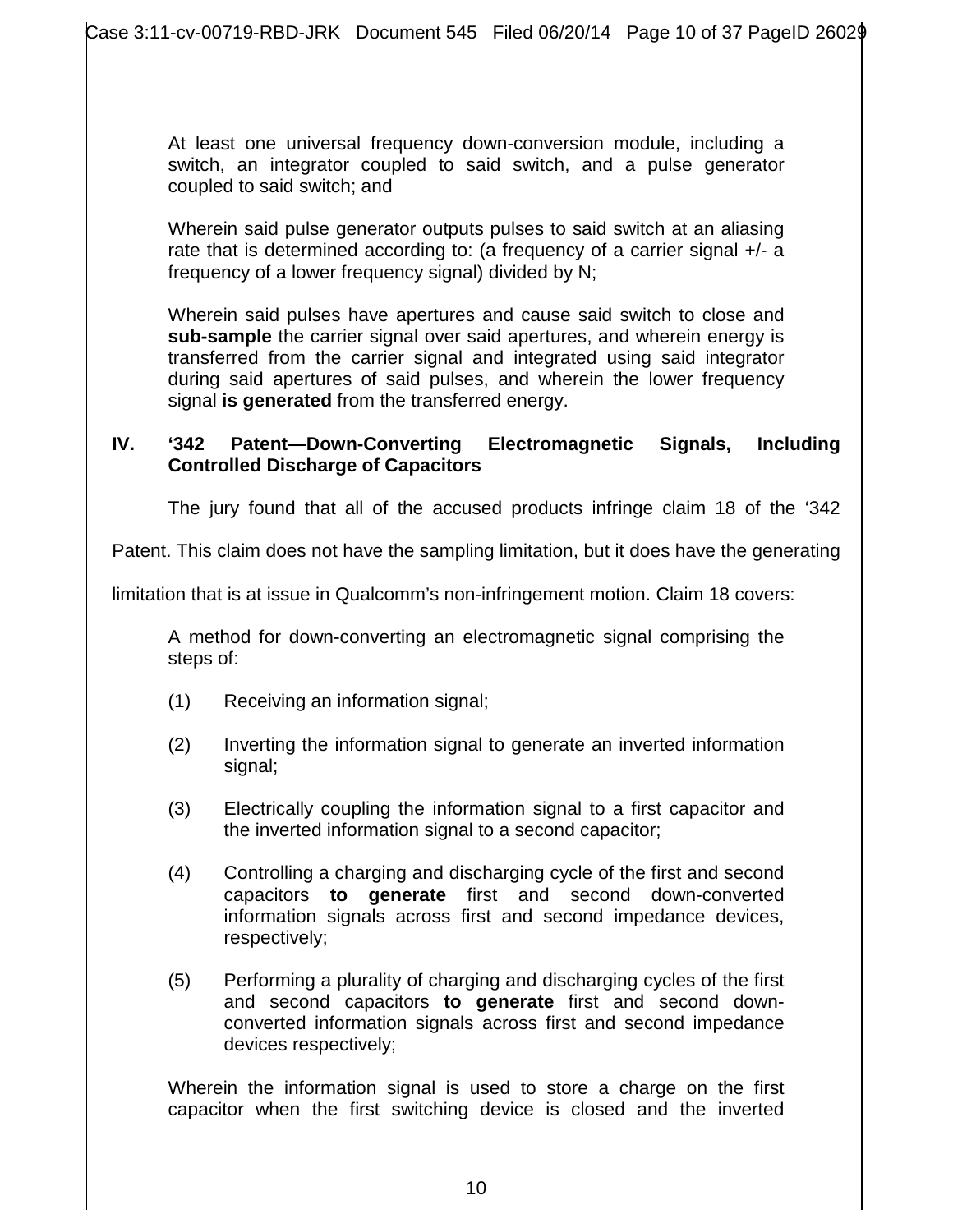information signal is used to store a charge on the second capacitor when the second switching device is closed.

# **V. Claim Constructions**

## **A. Agreed Constructions**

The Court addressed forty-four terms in its Markman Order (see Doc. 243),<sup>10</sup> and the parties agreed to the meaning of ten claim terms. (Doc. 141, pp. 12–13.) For instance, the parties agreed that a "baseband signal" (used in claim 193 of the '551 Patent) is "any generic information signal desired for transmission and/or reception" (*id.* at 12), and a "carrier signal" (used in all asserted claims of the '551 and '371 Patents and claims 27 and 82 of the '518 Patent) is "an electromagnetic wave that is capable of carrying information via modulation" (*id.*). The parties further agreed that an "aliasing rate" (used in all asserted claims of the '551 and '371 Patents and claims 27 and 82 of the '518 Patent) is a "sampling rate that is less than or equal to twice the frequency of the carrier signal" (*id.*) and that "aperture periods" (used in claim 202 of the '551 Patent and all asserted claims of the '518 Patent) means "the durations of time over which energy is transferred from the carrier signal." (*Id.*) Finally, the parties agreed that "electrically coupling" (used in claim 18 of the '342 Patent) means "indirectly or directly connecting such that an electric signal can flow between the coupled points. (*Id.*)

# **B. Disputed Constructions**

The parties disputed the construction of "lower frequency signal," terms related to "generating" signals, and "transferring" and "sampling" energy. (Doc. 141, pp. 2–4, 7–8.) The Court construed "lower frequency signal" (used in claim 2 of the '371 Patent and all

<sup>&</sup>lt;sup>10</sup> Many of the construed terms were from patent claims that Parkervision subsequently dismissed from this action. (*See* Doc. 243; *supra* note 1.)  $\overline{a}$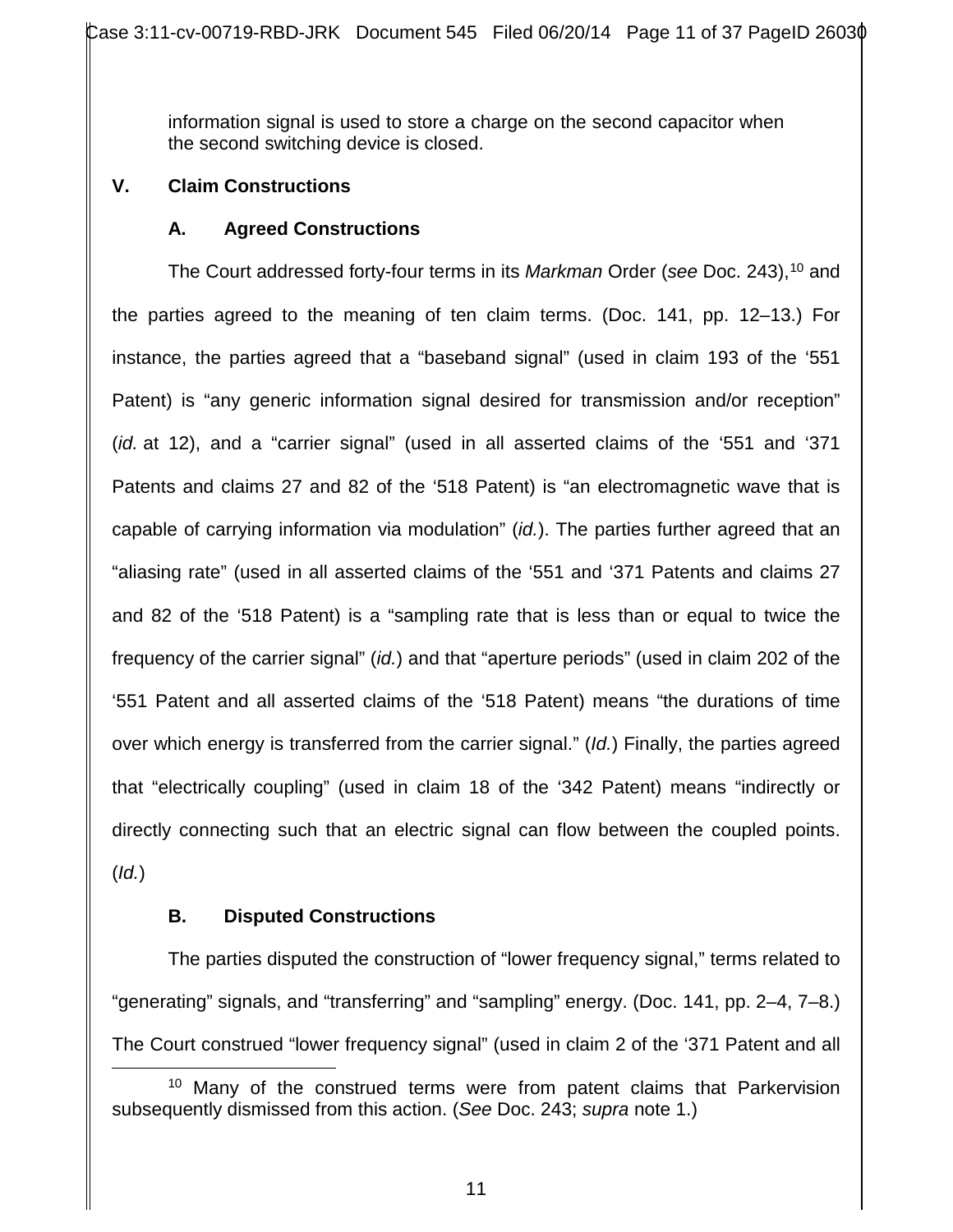asserted claims of the '551 Patent) as "a signal with frequency below the carrier signal frequency." (Doc. 243, p. 16.) Terms related to energy transfer (used in claims 23, 161, 193, and 202 of the '551 Patent, and claims 27, 90, and 91 of the '518 Patent) were construed to require the transfer of energy (i.e., voltage and current over time) "in amounts that are distinguishable from noise." (*Id.* at 13.) The construction of "sampling" and "generating" were disputed in the parties' *Markman* briefings and in dispositive motion briefings.

#### **1. Sampling**

The Court adopted Qualcomm's proposed construction of the term "sampling" as "reducing a continuous-time signal to a discrete time signal" (Doc. 137, pp. 4–6), and the Court construed "sub-sampling" as a synonym of "under-sample," which means "sampling at an aliasing rate." (Doc. 243, pp. 3–10.) "Sampling" was also discussed in the Court's Order denying Qualcomm's motion for summary judgment of noninfringement of its 50% duty cycle products (Astra, Bahama, Eagleray, GZIF4, Hercules, Iris, Libra/Gemini, Merlin, Ramsis, Volans, Voltron, and Ywing). (Doc. 320, pp. 6–8.) Qualcomm argued that the 50% duty cycle products do not sample because—as Dr. Prucnal conceded—a 50% duty cycle product always charges. (*Id.* at 6–7.) Absent discharge, there is no reduction to a discrete time signal, and there is no sampling. (*Id.*) In response, Parkervision did not dispute that reducing a continuous time signal to a discrete time signal requires discharge; nonetheless, it argued that the Court should deny summary judgment based on testimony from Dr. Prucnal that the absence of discharge would occur only in an "ideal" 50% duty cycle product, and Qualcomm's products are not necessarily ideal. (*Id.* at 7–8 (citing Doc. 277, pp. 12–14.) Rather, the 50% duty cycle products have a discharge opportunity: "[I]t's going to depend upon the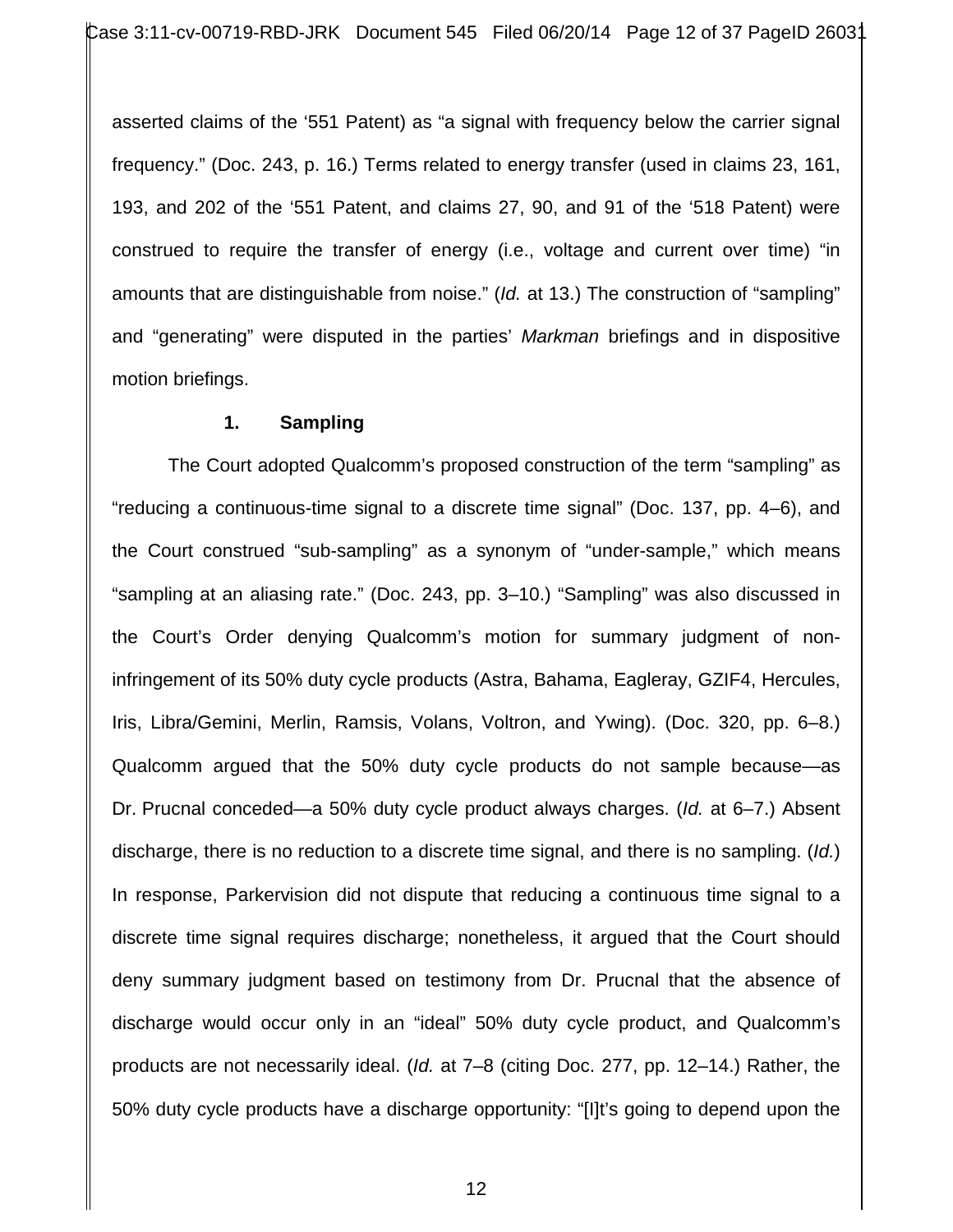impedance scene looking forward in this circuit where charging the capacitor and then energy is being transferred into it from one or the other of these two . . . ILNA+ or ILNAbut then that has *the opportunity to discharge* as well." (*Id.* at 7–8 (quoting Dr. Prucnal's deposition testimony) (emphasis added).) The Court denied Qualcomm's motion for summary judgment because Parkervision "has put forth sufficient evidence to raise a genuine dispute of material fact regarding the infringement of Qualcomm's 50% [d]uty [c]ycle [p]roducts." (*Id.* at 8.)

# **2. Generating**

In its *Markman* briefing, Qualcomm argued that the term "generating" was indefinite<sup>11</sup> but that if any construction was possible, it should mean "creating a lower frequency signal from the previously transferred energy." (Doc. 137, pp. 4–5; *see also*  Doc. 243, pp. 38–39.) Parkervision countered that "generating" need not be construed because it has a plain and ordinary meaning. (Doc. 136, pp. 22–23.) Consistent with Parkervision's arguments, the Court rejected Qualcomm's proposed construction, finding that "no construction of these terms is necessary in view of the terms' use of plain and direct language."12 (Doc. 243, pp*.* 38–40.) The Court again addressed the

<sup>11</sup> Recently, the U.S. Supreme Court rejected the indefiniteness standard established by the U.S. Court of Appeals for the Federal Circuit. *See Nautilus, Inc. v. Biosig Instruments, Inc.*, 134 S. Ct. 2120, 2124, 2131 (2014) (holding that indefiniteness standards measured by what is "amenable to construction" or "insolubly ambiguous" are too "amorphous"). The *Nautilus* Court held that the definiteness command of § 112, ¶ 2 requires that "a patent's claims, viewed in light of the specification and prosecution history, inform those skilled in the art about the scope of the invention with reasonable certainty." *Id.* at 2129 (explaining that clarity is mandated even though "absolute precision is unattainable").  $\overline{a}$ 

<sup>&</sup>lt;sup>12</sup> Where "generating" is used in means-plus-function claims (claims 82, 90, and 91 of the '518 Patent), the Court held that "means for generating the baseband signal from the integrated energy" is "generating the baseband from the integrated energy," and the corresponding structure is "any arrangement of (i) one or more of the switch circuitry controlled by any one of pulse generators and (ii) one or more of the energy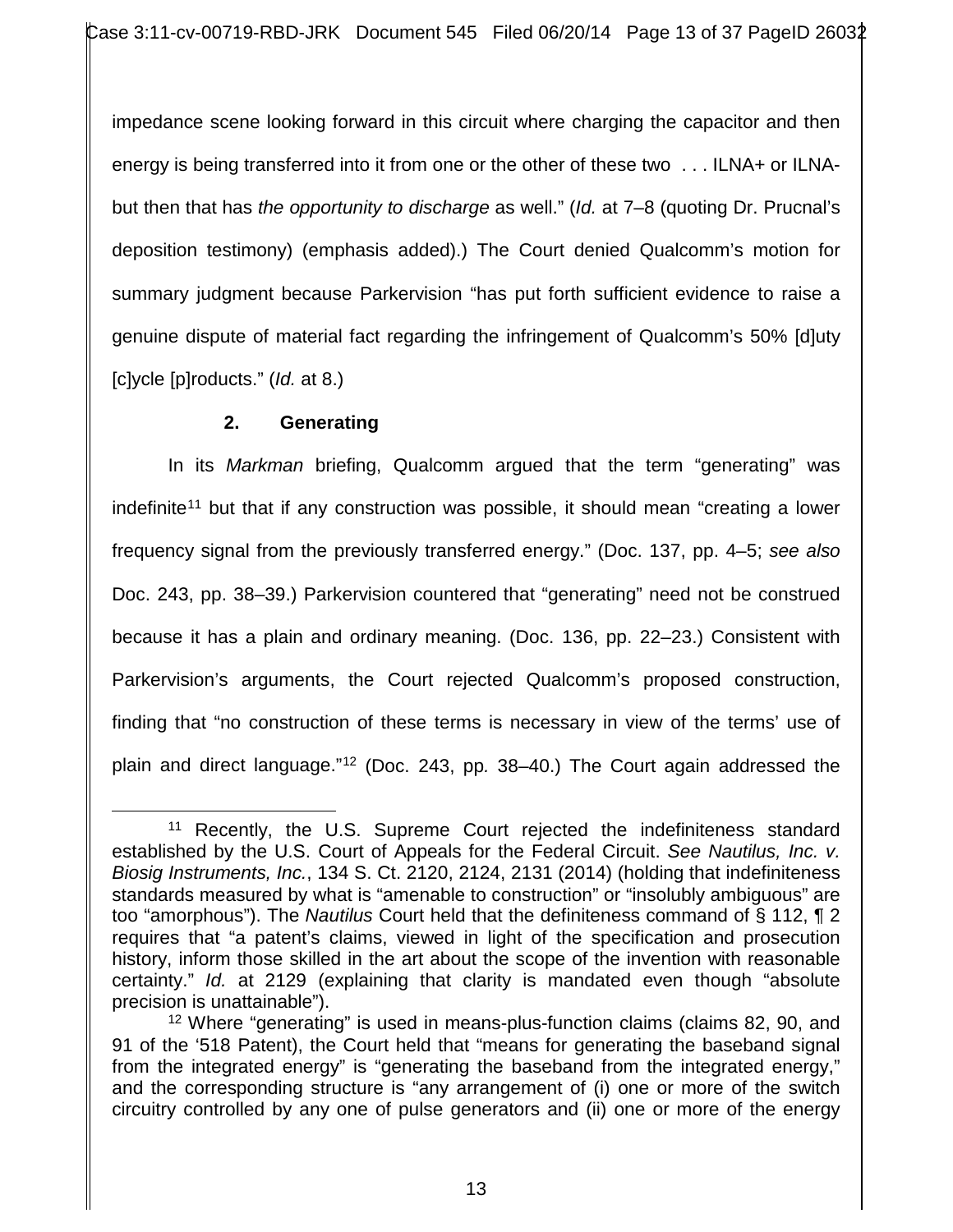generating limitation in its Order denying Parkervision's motion for summary judgment that certain prior art did not anticipate its claims. (*See* Doc. 318, pp. 3–6.) There, the Court rejected Parkervision's argument that generating the lower frequency signal requires discharge of the transferred energy from a storage device. (*See id.* at 5–6 (noting that "a signal could be 'generated' from a charge held in a capacitor . . . indirectly, by measuring the voltage across the capacitor").)

# **STANDARDS**

Federal Rule of Civil Procedure 50 provides in relevant part:

# (a) **Judgment as a Matter of Law.**

- (1) *In General.* If a party has been fully heard on an issue during a jury trial and the court finds that a reasonable jury would not have a legally sufficient evidentiary basis to find for the party on that issue, the court may:
	- (A) resolve the issue against the party; and
	- (B) grant a motion for judgment as a matter of law against the party on a claim or defense that, under the controlling law, can be maintained or defeated only with a favorable finding on that issue.
- (b) **Renewing the Motion After Trial; Alternative Motion for a New Trial.** If the court does not grant [a Rule 50(a) motion] . . . the movant may file a renewed motion for judgment as a matter of law and may include an alternative or joint request for a new trial under Rule 59. . . .
- (c) **Granting the Renewed Motion; Conditional Ruling on a Motion for a New Trial.**
	- (1) *In General.* If the court grants a renewed motion for judgment as a matter of law, it must also conditionally rule

storage circuitry disclosed or described in Figures 63, 64A, 64B, 65, 67A, 68G, 69, 74, 76A–E, 77A–C, 82A, 82B, 86, 88, 90, 92, 94A, 95, 101, 110, 111, or equivalents thereof." (Doc. 243, p. 46.)  $\overline{a}$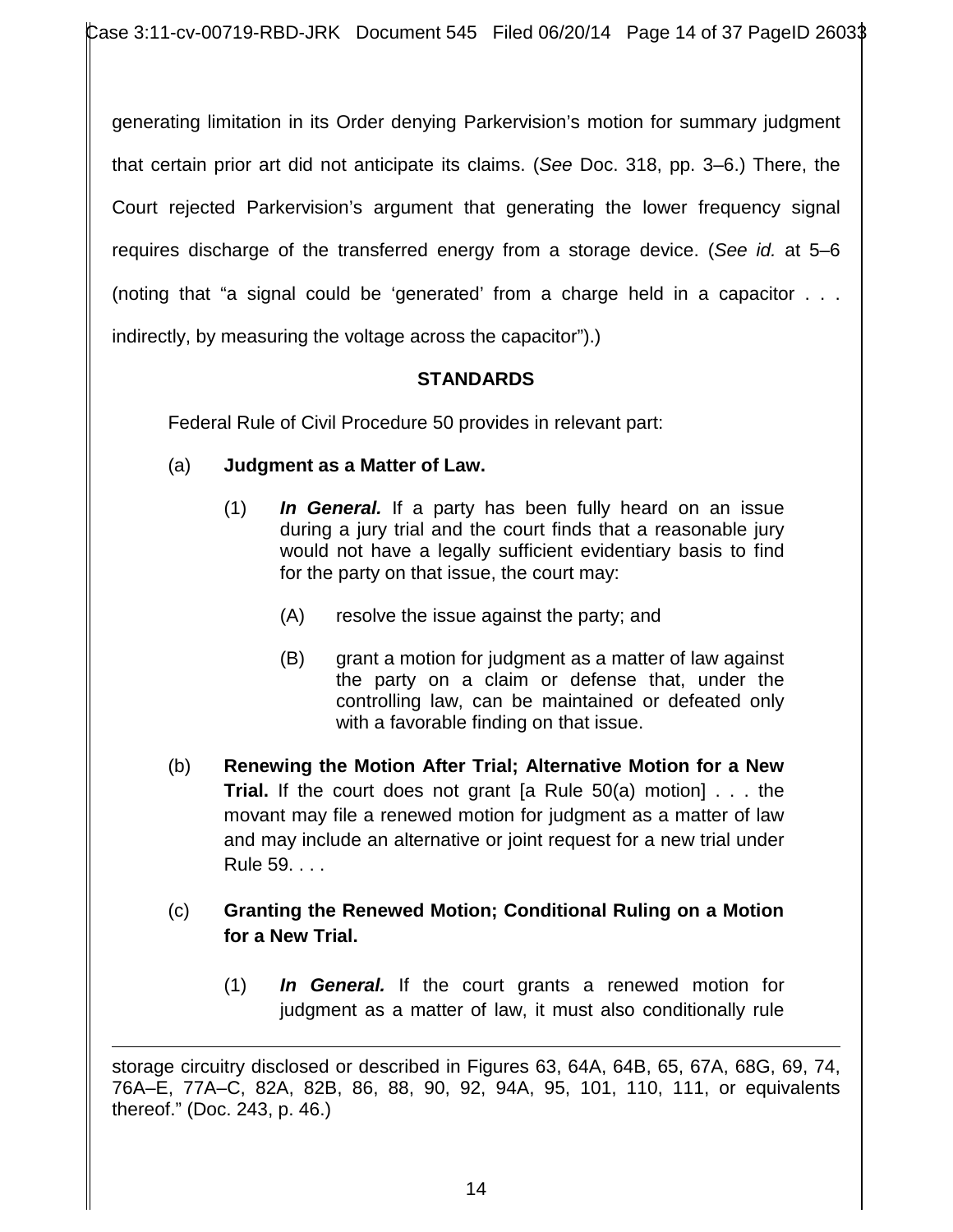on any motion for a new trial by determining whether a new trial should be granted if the judgment is later vacated or reversed. The court must state the grounds for conditionally granting or denying the motion for a new trial.

The U.S. Court of Appeals for the Federal Circuit reviews the grant or denial of a Rule 50 motion under the law of the regional circuit. *i4i Ltd. P'Ship v. Microsoft Corp.*, 598 F.3d 831, 841 (Fed. Cir. 2010). In the U.S. Court of Appeals for the Eleventh Circuit, a district court "should grant judgment as a matter of law when the plaintiff presents no legally sufficient evidentiary basis for a reasonable jury to find for him on a material element of his cause of action." *Collins v. Marriott Int'l, Inc.*, 749 F.3d 951, 957 (11th Cir. 2014) (citing *Pickett v. Tyson Fresh Meats, Inc.*, 420 F.3d 1272, 1278 (11th Cir. 2005)); *see also Chow v. Chak Yam Chau*, No. 12-15994, 2014 WL 92094, at \*3 (11th Cir. Jan. 10, 2014). The district court must deny a renewed Rule 50 motion where "there exists a 'substantial conflict in the evidence, such that reasonable and fairminded persons in the exercise of impartial judgment might reach different conclusions.'" *Davila v. Menendez*, 717 F.3d 1179, 1184 (11th Cir. 2013) (quoting *Christopher v. Florida*, 449 F.3d 1360, 1364 (11th Cir. 2006)); *see also Mee Indus. v. Dow Chem. Co.*, 608 F.3d 1202, 1211 (11th Cir. 2010) (holding that JMOL should be granted if the non-movant does not "provide more than a scintilla of evidence that there is a substantial conflict in evidence to support a jury question").

 After the jury's verdict, a renewed Rule 50 motion is decided "the same way it would have been decided prior to the jury's verdict, and . . . the jury's particular findings are not germane to the legal analysis." *Chow*, 2014 WL 92094, at \*3 (citing *Chaney v. City of Orlando, Fla.*, 483 F.3d 1221, 1228 (11th Cir. 2007)). "The district court must view the evidence in the light most favorable to the non-moving party and must refrain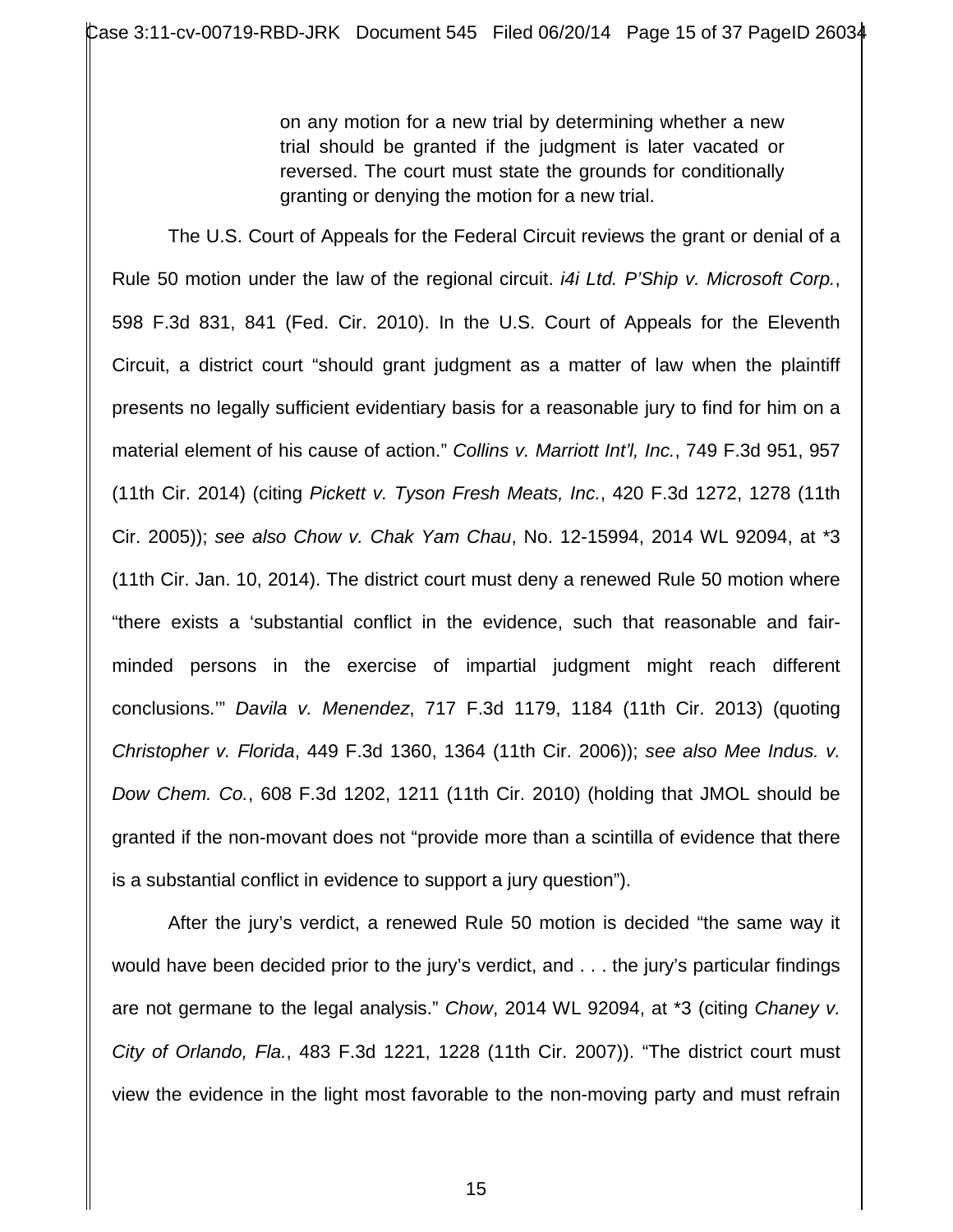from 'decid[ing] the credibility of witnesses . . . or weigh[ing] the evidence.'" *Davila*, 717 F.3d at 1184 (quoting *Mich. Millers Mut. Ins. Corp. v. Benfield*, 140 F.3d 915, 921 (11th Cir. 1998)). The court may give "'credence to . . . that evidence supporting the moving party that is uncontradicted and unimpeached, at least to the extent that [it] comes from disinterested witnesses,' however, [the court must] 'disregard all evidence favorable to the moving party that the jury is not required to believe.'" *Mee Indus.*, 608 F.3d at 1211 (quoting *Reeves v. Sanderson Plumbing Prods., Inc.*, 530 U.S. 133, 150–51 (2000)).

Federal Rule of Civil Procedure 59 provides that the district court may, "on motion, grant a new trial on all or some of the issues—and to any party— . . . for any reason for which a new trial has heretofore been granted in federal court." Fed. R. Civ. P. 59(a)(1)(A). The Federal Circuit reviews such motions under regional circuit law. *Commil USA, LLC v. Cisco Sys., Inc.*, 720 F.3d 1361, 1371 (Fed. Cir. 2013). Under Eleventh Circuit law, new trials should not be granted unless "the verdict is against the great—not merely the greater—weight of the evidence."13 *Lamonica v. Safe Hurricane Shutters, Inc.*, 711 F.3d 1299, 1312–13 (11th Cir. 2013). The court "may consider the credibility of witnesses and weigh evidence." *Moxness Prods., Inc. v. Xomed, Inc.*, 891 F.2d 890, 893 (Fed. Cir. 1989); *see also Williams v. City of Valdosta*, 689 F.2d 964, 973 (11th Cir. 1982) ("[T]he trial court is to view not only that evidence favoring the jury verdict but evidence in favor of the moving party as well.").

 $\overline{a}$ 

 $13$  A new trial also may be granted based on an erroneous evidentiary ruling if: (1) the "claim was adequately preserved; (2) the district court abused its discretion in interpreting or applying an evidentiary rule; and (3) [the] error affected a substantial right." *See Proctor v. Fluor Enters., Inc.*, 494 F.3d 1337, 1349 (11th Cir. 2007) (citations and internal quotation marks omitted). To establish that a substantial right was affected, the moving party "bears the burden of proving that the error probably had a substantial influence on the jury's verdict." *Id.* at 1352 (citations and internal quotation marks omitted).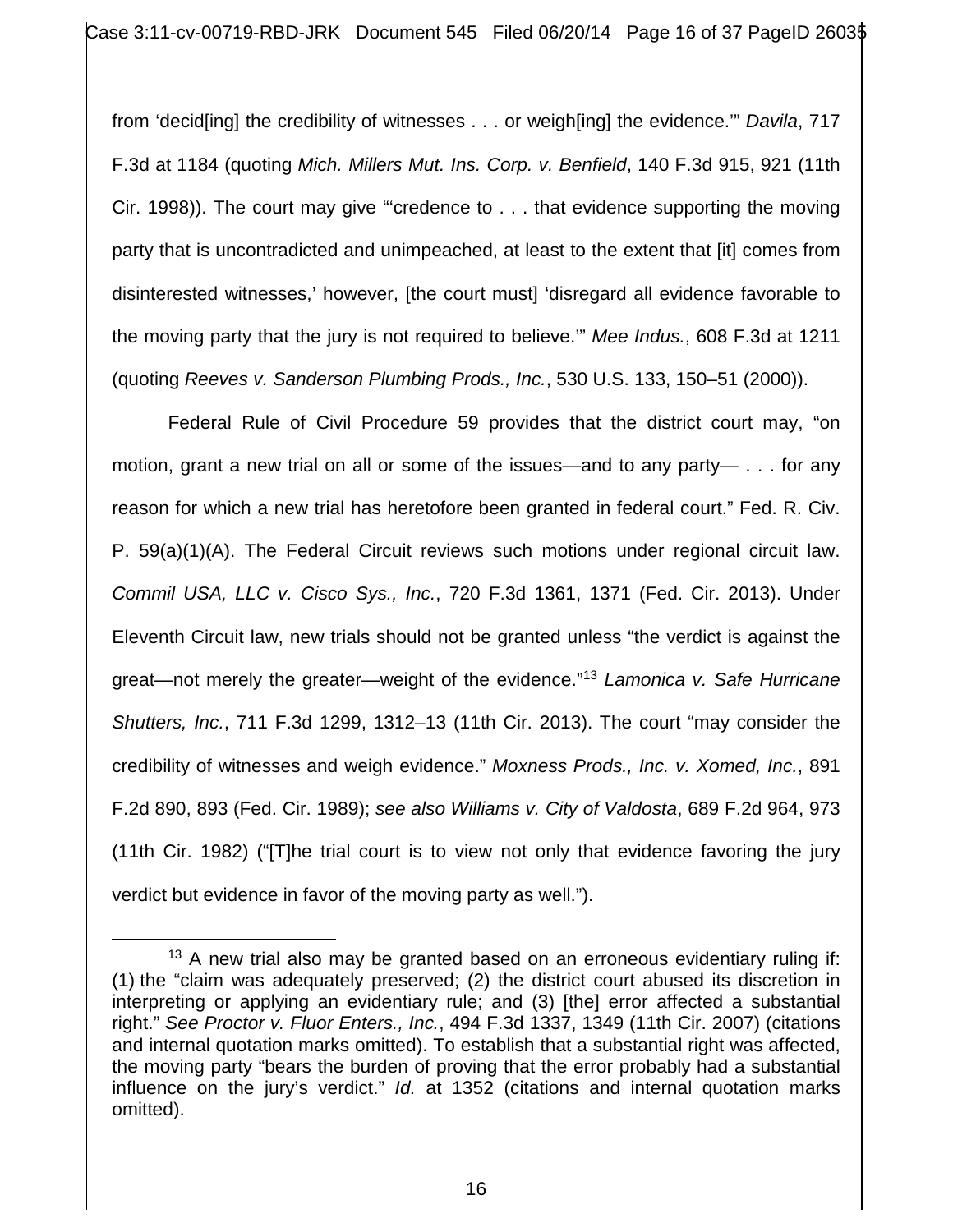Case 3:11-cv-00719-RBD-JRK Document 545 Filed 06/20/14 Page 17 of 37 PageID 2603 $\phi$ 

#### **INFRINGEMENT**

#### **I. Legal Standards**

Pursuant to 35 U.S.C. § 271, "whoever without authority makes, uses, offers to sell, or sells any patented invention, within the United States or imports into the United States any patented invention during the term of the patent therefor, infringes the patent." 35 U.S.C. § 271(a). "Whoever actively induces infringement of a patent [also] shall be liable as an infringer." *Id.* § 271(b). "A finding of inducement requires both an underlying instance of direct infringement and a requisite showing of intent."14 *Fuji Photo Film Co. v. Jazz Photo Corp.*, 394 F.3d 1368, 1377 (Fed. Cir. 2005); *see also Limelight Networks, Inc. v. Akamai Techs., Inc.*, 134 S. Ct. 2111, 2117 (2014).

Direct infringement exists "when the properly construed claim reads on the accused device exactly." *Cole v. Kimberly-Clark Corp.*, 102 F.3d 524, 532 (Fed. Cir. 1996). The two-step process of direct infringement analysis requires: first, an interpretation of the claims in dispute; and second, a comparison of the properly construed claims with the accused product. *See Cybor Corp. v. FAS Techs., Inc.*, 138 F.3d 1448, 1454 (Fed. Cir. 1998) (en banc). If a single limitation is missing or is not met as claimed, there is no literal infringement. *See London v. Carson Pirie Scott & Co.*, 946 F.2d 1534, 1538–39 (Fed. Cir. 1991).

Interpretation of patent claims is a question of law, but determining whether the accused device satisfies every claim limitation is a question of fact. *See Cook Biotech Inc. v. Acell, Inc.*, 460 F.3d 1365, 1372–73 (Fed. Cir. 2006). The patentee bears the

<sup>&</sup>lt;sup>14</sup> The requisite intent requires "knowledge that the induced acts constitute patent infringement." *See Global–Tech Appliances, Inc. v. SEB S.A.*, 131 S. Ct. 2060, 2068 (2011). "This includes, in part, actual knowledge of the existence of the patent that is infringed." *SynQor, Inc. v. Artesyn Techs., Inc.*, 709 F.3d 1365, 1379 (Fed. Cir. 2013) (citations and internal quotation marks omitted).  $\overline{a}$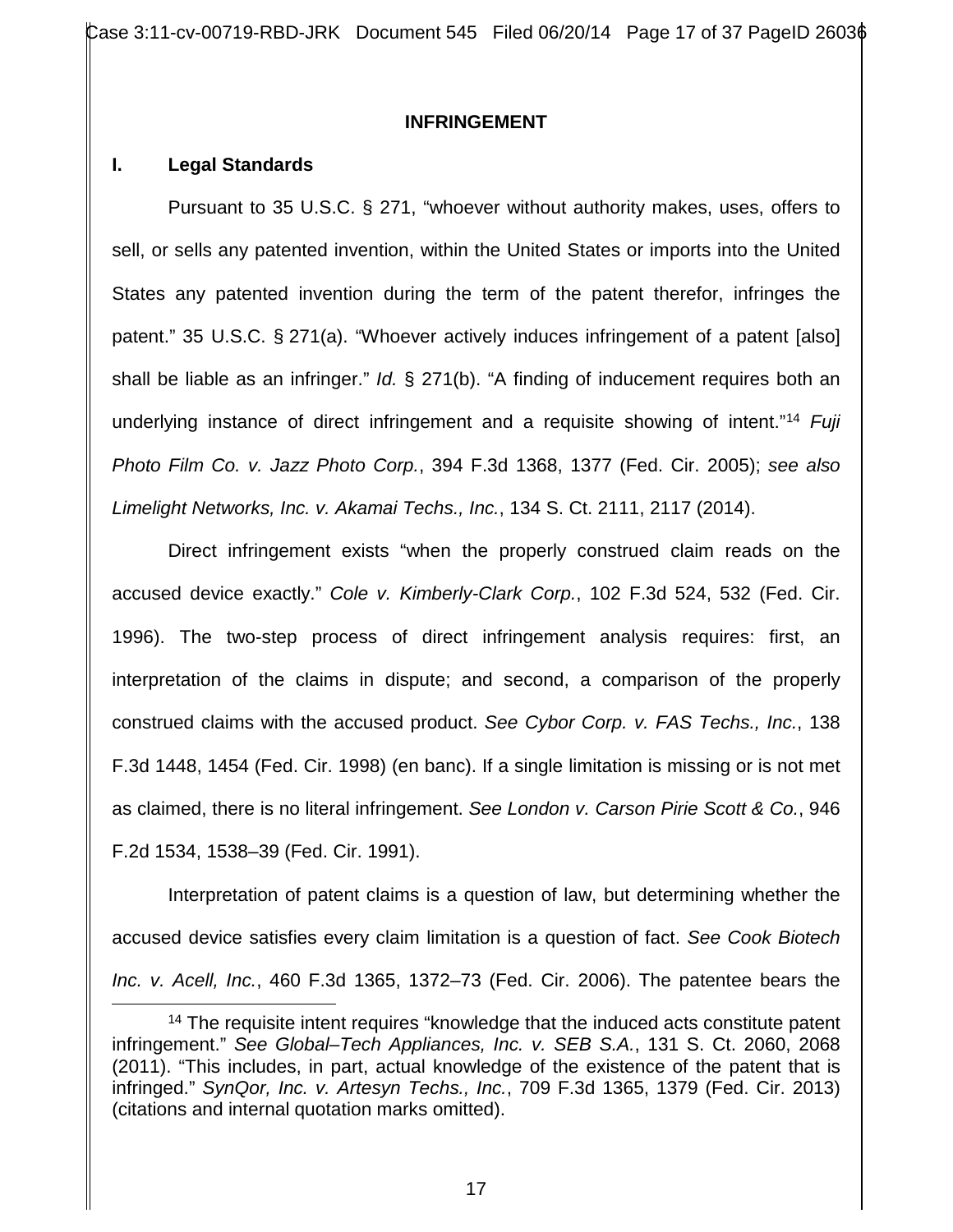burden of establishing a prima facie showing of infringement as to each accused device by a preponderance of the evidence. *See Medtronic, Inc. v. Mirowski Family Ventures, LLC*, 134 S. Ct. 843, 849–50 (2014) ("It is well established that the burden of proving infringement generally rests upon the patentee."); *see also Imhaeuser v. Buerk*, 101 U.S. 647, 662 (1879) ("[T]he burden to prove infringement never shifts [to the alleged infringer] if the charge is denied in the plea or answer.").

#### **II. Discussion**

Qualcomm argues that the Court should enter JMOL in its favor because: (1) "Parkervision failed to present evidence that Magellan is representative" of the remaining accused products (Doc. 514, pp. 25–27); (2) Parkervision failed to present necessary testing to the jury, and the testimony of Dr. Prucnal established that the "generating" and "sampling" limitations are not met in the accused products (*id.* at 12– 24; Doc. 537, pp. 50–67); (3) Dr. Prucnal's testimony concerning other limitations was impermissibly conclusory (Doc. 514, pp. 12–24); and (4) Qualcomm's "substantial defenses to infringement" require JMOL in its favor on Parkervision's inducement claims (*id.* at 27–28).

Parkervision counters that Qualcomm's arguments fail because they are "entirely divorced from the claim language and the claim constructions" (Doc. 537, p. 93) and because "legally sufficient evidence supports the jury's verdict." (Doc. 518, p. 5.) Specifically, Parkervision points to the expert testimony of Dr. Prucnal and Mr. Sorrells and "Qualcomm's own circuit schematics and technical documents" as sufficient evidence to support the jury's verdict. (*See id*.) Finally, at the May 1 hearing, Parkervision sought to defuse its expert's fatal admissions by "planting the seed" that "multiple signals" meet the lower frequency construction. (*See* Doc. 537, pp. 93–94;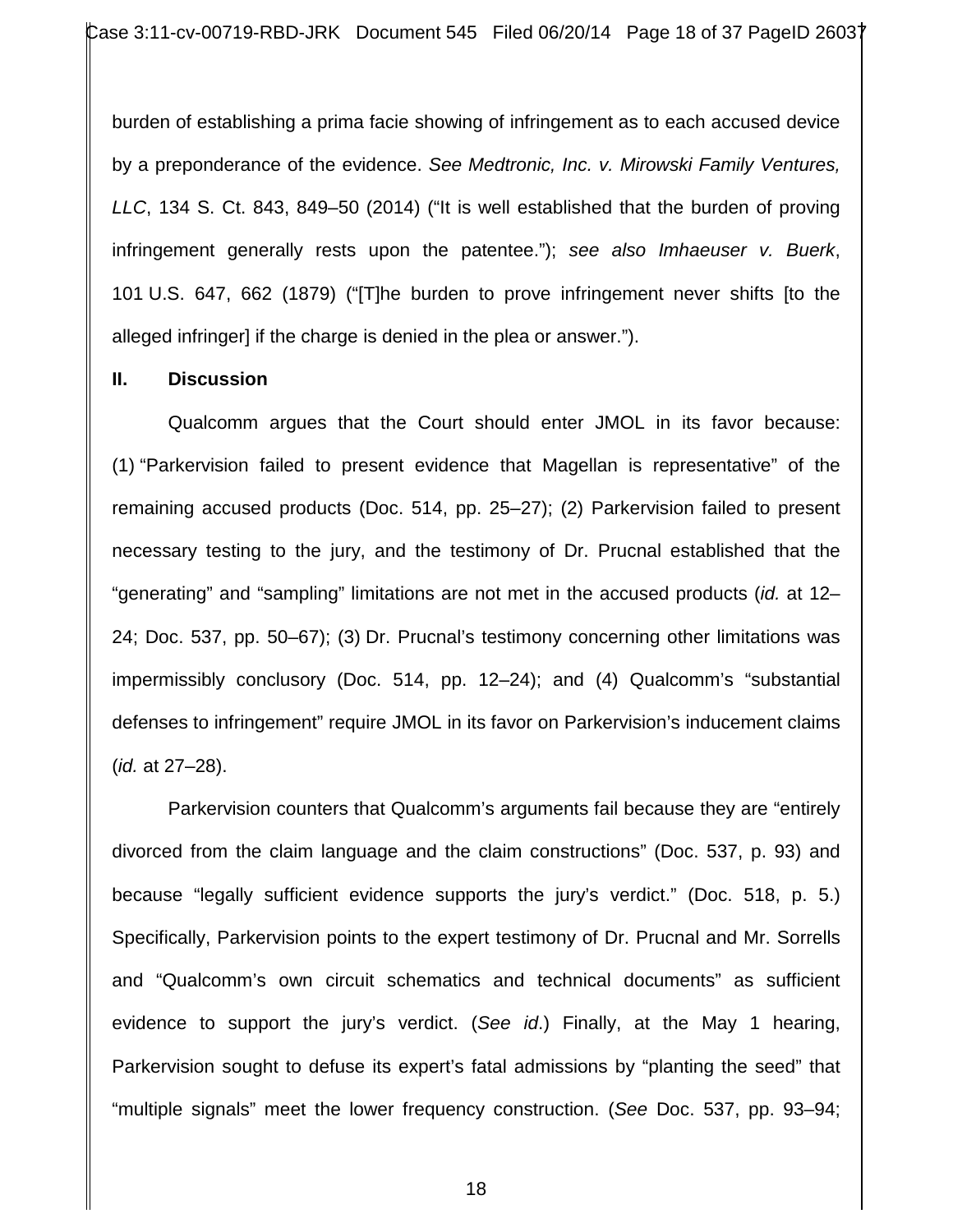Case 3:11-cv-00719-RBD-JRK Document 545 Filed 06/20/14 Page 19 of 37 PageID 26038

*see also id.* at 89–92.)

## **A. Representative Products**

At trial, nineteen product architectures were accused of incorporating the energy sampling apparatus and methods, and the jury found that all of these products infringed every asserted claim, and it further found that a product called Marimba (which was erroneously included on the verdict form) also infringed. (Doc. 416.) Parkervision presented no evidence concerning Marimba (*supra* note 4), and only very limited expert witness testimony concerning Astra, Bahama, Eagleray, GZIF3, GZIF4, Halley, Hercules, Iceman, Iris, Libra/Gemini, Merlin, Napoleon, Odyssey, Ramsis, Volans, Voltron, and Ywing. With respect to these seventeen products (and Solo, which Mr. Sorrells discussed), Dr. Prucnal offered the following testimony:

How many different accused architectures or products are there in this case? Is it more than one?

Yes.

And in your opinion, is what you're going to show us, does that apply to each of the accused products?

Yes.

(Doc. 403, p. 212.) Dr. Prucnal further stated that his testimony was specific to the Magellan product, but he had "*concluded that the design documents and circuits show that the circuits are substantially the same as they relate to the patents. And they also infringe.*" (Doc. 404, pp. 64–65 (emphasis added).)

Parkervision contends that Dr. Prucnal's conclusory testimony concerning non-Magellan products is sufficient to sustain the jury's verdict because Dr. Prucnal's testimony is unrebutted and consistent with Qualcomm's own consolidated treatment of the products. (Doc. 518, pp. 6–9.) Qualcomm argues that it is entitled to JMOL because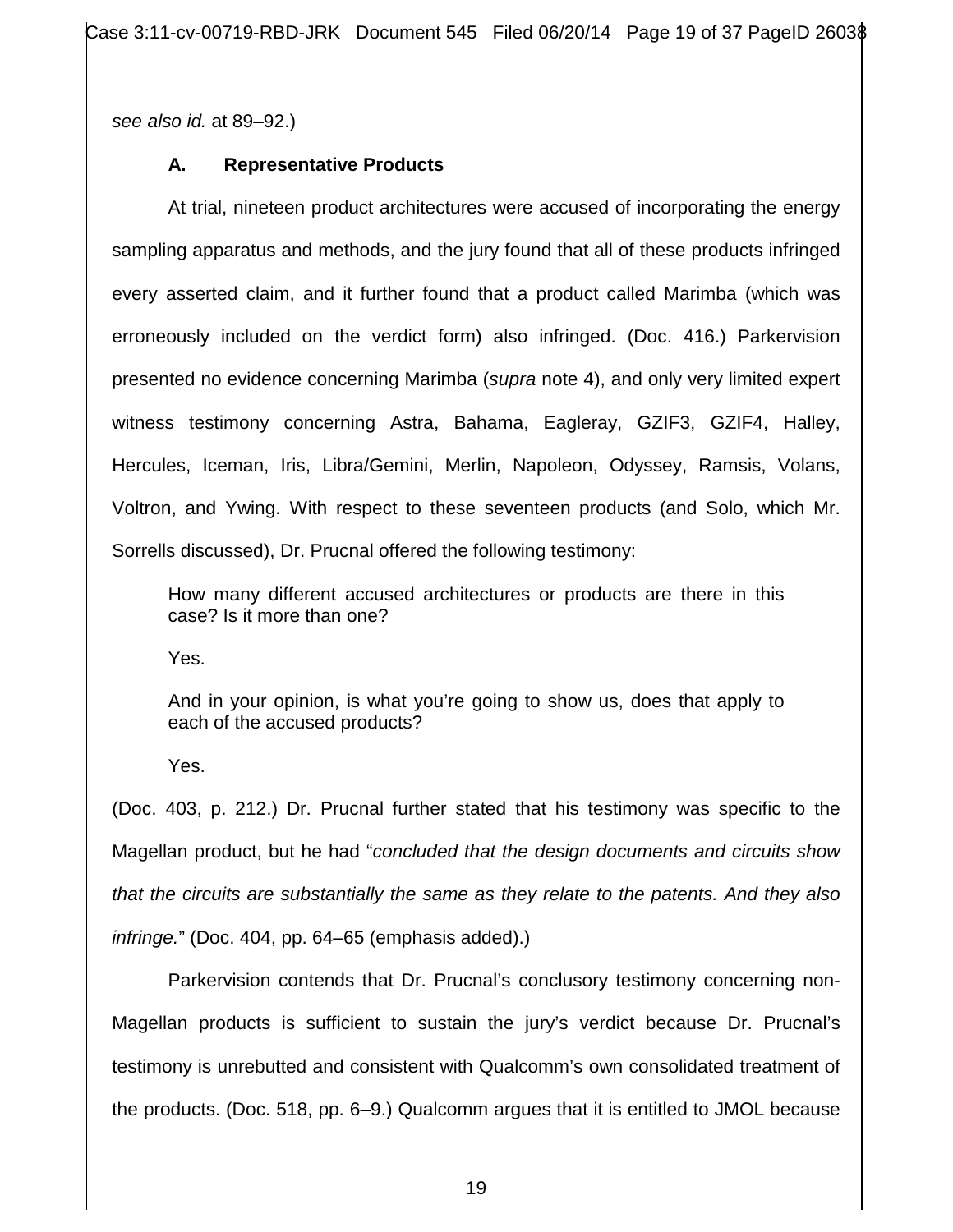such testimony is not "substantial evidence that the Magellan design is a representative product" for the remaining products.15 (Doc. 514, pp. 21–23.) Reserving for now the issue of whether the record evidence concerning the Magellan and Solo architecture products was sufficient to establish infringement, the Court first will consider only whether Parkervision's decision to prove its case with representative products is sufficient grounds for granting JMOL as to the non-Magellan products.

The Federal Circuit has rejected arguments similar to Qualcomm's and permitted a patentee to present evidence concerning one product and "then stat[e] that the same analysis applies to other allegedly infringing devices that operate similarly, without discussing each type of device in detail." *TiVo, Inc. v. EchoStar Commc'ns Corp.*, 516 F.3d 1290, 1308 (Fed. Cir. 2008); *see also Spansion, Inc. v. Int'l Trade Comm'n*, 629 F.3d 1331, 1350–51 (Fed. Cir. 2010) (finding that the patentee's selection of fiftytwo representative cases was not "improper burden shifting," but rather that the defendant "simply failed to rebut the substantial evidence set forth" by the patentee).<sup>16</sup>

The Federal Circuit has also explicitly approved proof of patent infringement through the conclusory opinions of a patentee's expert. *Symbol Techs., Inc. v. Opticon,* 

<sup>&</sup>lt;sup>15</sup> Qualcomm raised this issue at trial in relation to its JMOL motion and its objections to Parkervision's proposed verdict form. (Doc. 411, pp. 6, 58–70, 76–77.) While noting that Dr. Prucnal's testimony reflected a "50,000 foot" view of the infringement issue, the Court found the testimony sufficient to permit the jury to consider all of the accused products. (*Id.* at 59, 77–78.)  $\overline{a}$ 

<sup>16</sup> District courts have cited *TiVo* and *Spansion* as authority permitting representative products proof. *See Riverbed Tech., Inc. v. Silver Peak Sys., Inc.*, No. 11-CV-484-RGA-CJB, 2014 WL 266303, at \*4 (D. Del. Jan. 24, 2014) (granting partial summary judgment of infringement based on expert's declaration that he reviewed subsequent versions of a product to confirm that the later versions "contain the same accused functionality" and also infringe); *see also Multimedia Patent Trust v. Apple, Inc.*, No. 10-cv-2618-H KSC, 2012 WL 6863471, at \*13 (S.D. Cal. Nov. 9, 2012) (denying summary judgment of non-infringement based on expert's analysis that product "operate[s] similarly" to infringing product due to use of essentially the same source code).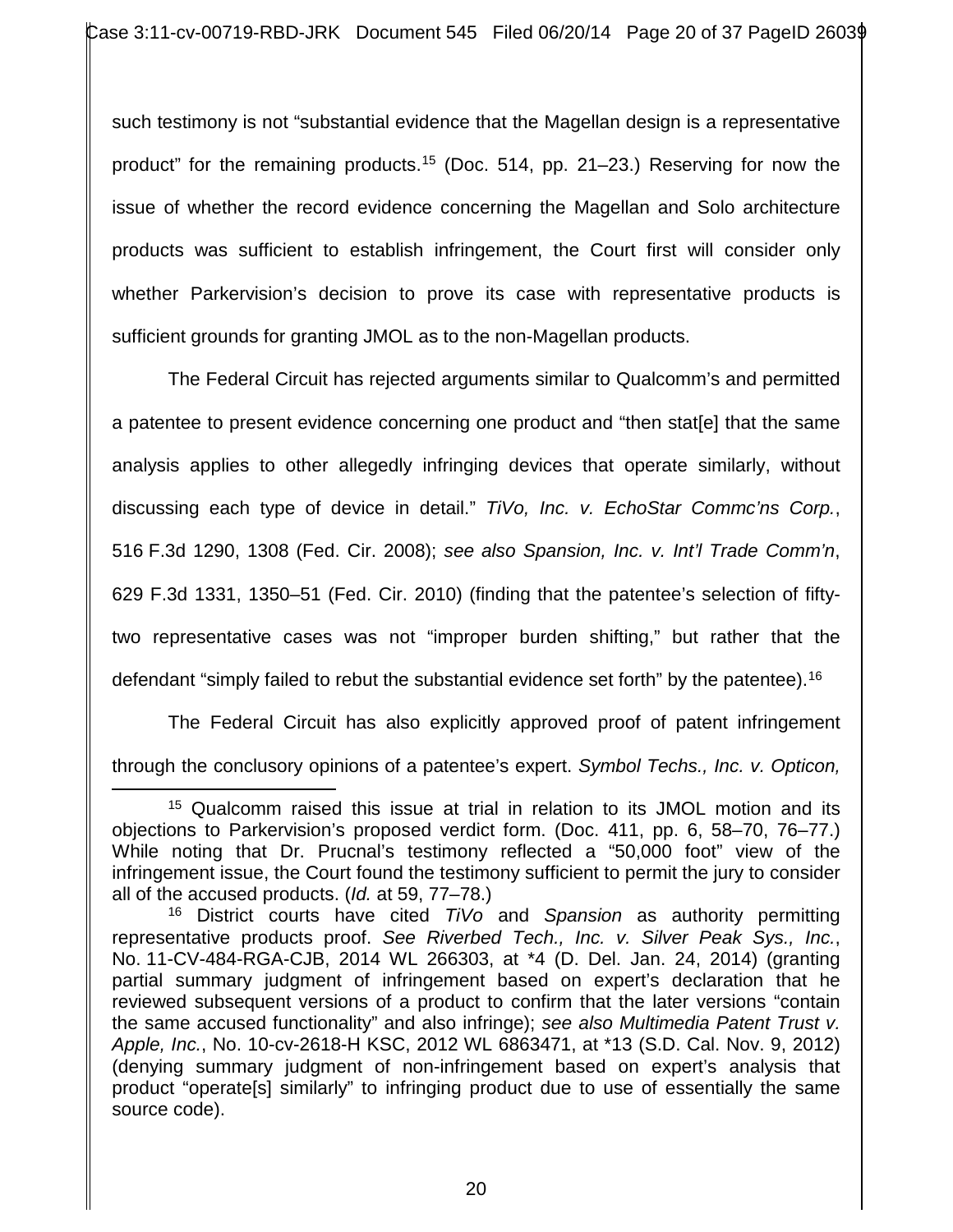Case 3:11-cv-00719-RBD-JRK Document 545 Filed 06/20/14 Page 21 of 37 PageID 2604 $\phi$ 

*Inc.*, 935 F.2d 1569, 1574–75 (Fed. Cir. 1991). In *Symbol*, the Federal Circuit rejected the defendant's argument that the trial court erred by finding infringement in a non-jury case based on expert testimony "on the ultimate issue of infringement without discussing in detail equivalency between the structures of the accused devices and the structures disclosed in the patent specifications." *Id.* at 1575. The *Symbol* court noted that "testimony on the ultimate issue of infringement is permissible in patent cases." *Id.* Indeed, patent cases may be "particularly served" by such method of proof:

[T]he specific purpose behind Rule 705 is to avoid "complex and time consuming" testimony by permitting an expert to "state his opinion and reasons without first specifying the data upon which it is based." . . . Patent cases, so often typified by lengthy testimony on complex technical issues, are particularly served by this purpose. In short [the patentee] was permitted to rest its prima facie case on [its] expert testimony, including charts, that the patents were infringed, and the District Court was free to accept or reject that evidence.

*Id.* at 1576 (citations omitted). Notably, a patentee who rests its case "on summary testimony" is left exposed to a "profound risk" that the defendant "during its defense or cross-examination" will demonstrate non-infringement. *See id.* at 1575–76 (observing that the defendant has "the responsibility for challenging the factual underpinnings" of ultimate issue testimony).

Here, Parkervision's representative product litigation strategy appears to be proper under *TiVo*, *Spanion*, and *Symbol*. <sup>17</sup> Dr. Prucnal testified that he analyzed the

 $\overline{a}$ 

<sup>17</sup> Qualcomm points to *L&W, Inc. v. Shertech, Inc.*, 471 F.3d 1311 (Fed. Cir. 2006), for the proposition that Parkervision "must make a prima facie showing of infringement as to each accused device." (Doc. 514, pp. 26–27.) *Shertech* does so hold, but it did so in the context of a motion for summary judgment—when cross-examination was not available to the accused infringer. *See Shertech*, 471 F.3d at 1316–18 (holding that the patentee "failed to satisfy its burden of showing that there is no genuine issue of material fact on the issue of infringement" where its expert assumed, "without support," that all of the defendant's "accused products are structurally similar" to a tested product). *TiVo* and *Spanion* are therefore the more appropriate cases for assessing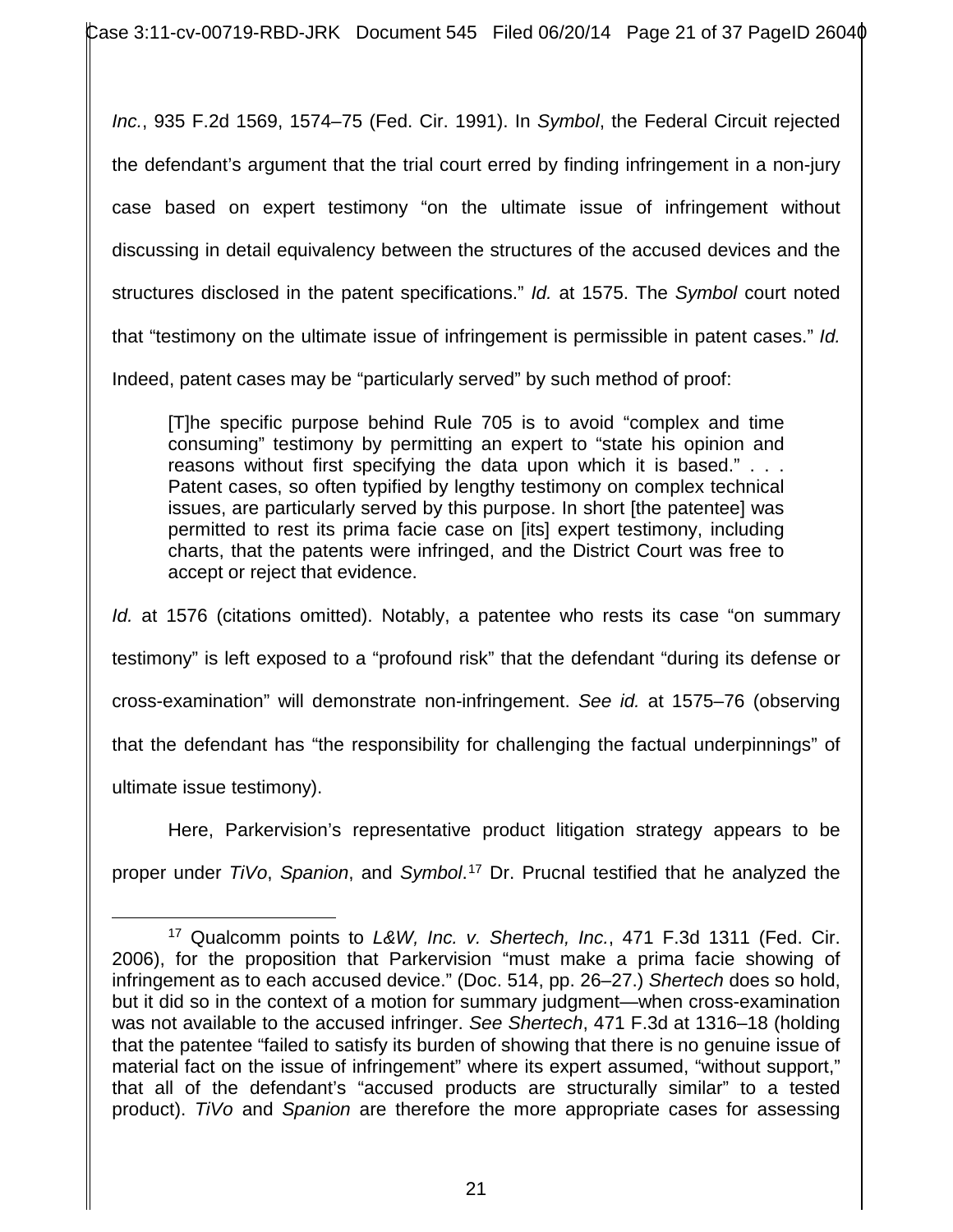"schematics and the design documents" for each of the accused devices and formed opinions that "they are substantially the same [to Magellan] as they relate to the patents." (Doc. 404, pp. 64–65.) Qualcomm did not explicitly cross-examine Dr. Prucnal on his "substantially the same" testimony,<sup>18</sup> and it used only Solo and Magellan documents in its cross-examination of Dr. Prucnal—at least suggesting that the products could be treated en masse for the purpose of determining infringement. Based on this record and the law, the Court rejects Qualcomm's argument that JMOL is warranted because Parkervision "failed to present substantial evidence that the Magellan design is a representative product." (Doc. 514, pp. 24–27.)

## **B. Direct Infringement**

Qualcomm also argues that JMOL should be entered in its favor because the record is void of the testing and analysis that is required to prove infringement of the complex technology at issue, and "the uncontradicted evidence" establishes that the "generating" and "sampling" limitations are not present in the accused products. (Doc. 514, pp. 12–24.) Parkervision counters that Qualcomm's motion should be denied because the jury was free to disbelieve Dr. Prucnal's harmful concessions and instead credit Dr. Prucnal's testimony on direct and redirect examinations that the generating and sampling limitations are met in the accused products.<sup>19</sup> (Doc. 518, pp. 10–12, 16–

Parkervision's representative product proof in this case. *But see Medtronic Vascular, Inc. v. Bos. Scientific Corp.*, No. 2:06-cv-78, 2008 WL 2744909, at \*2–3 (E.D. Tex. July 11, 2008) (granting JMOL of non-infringement concerning untested products where "plaintiffs failed to present evidence . . . showing that the ESR of a particular model of catheter would not vary with the length of the diameter of the catheter").  $\overline{a}$ 

<sup>18</sup> Qualcomm cross-examined Dr. Prucnal on many other points—particularly his opinions concerning satisfaction of the "generating" and "sampling" limitations of the asserted claims.

 $19$  Qualcomm argued at the May 1 hearing that the jury was not entitled to credit Dr. Prucnal's testimony because "he testified also that the baseband signal was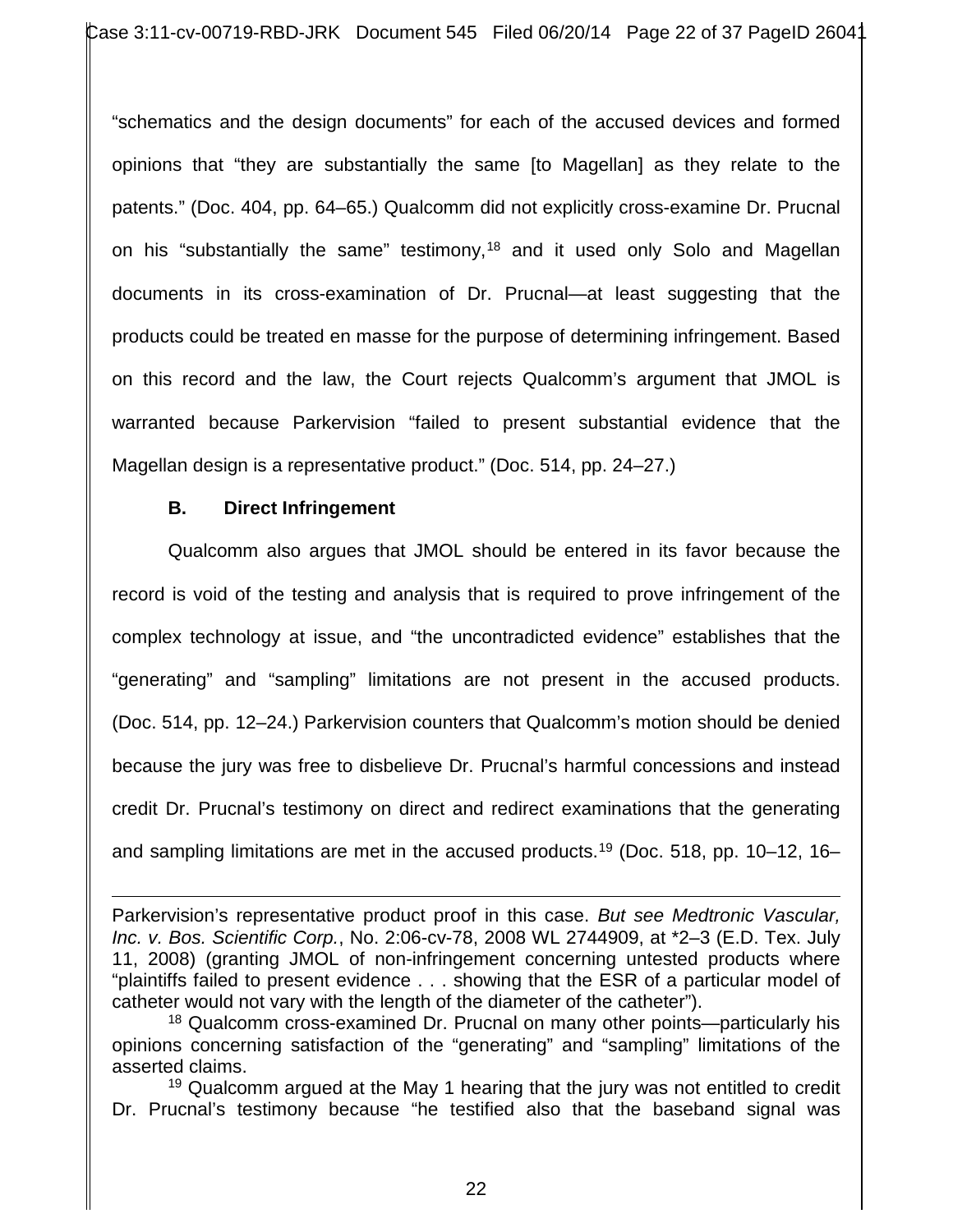17.) The question for the Court is whether, viewed in the light most favorable to Parkervision, the evidence is such that "a reasonable jury could not arrive" at a verdict of infringement. *See Chow*, 2014 WL 92094, at \*3.

Assessment of the parties' respective arguments requires a careful review of the trial testimony in light of the complex technology at issue. Through largely leading questions on direct examination, Dr. Prucnal initially testified that claim 82 of the '518 Patent is literally infringed based on his review of various schematics for the Magellan architecture products. (*See* Doc. 403, pp. 245–63.) According to Dr. Prucnal, the schematics show that after initial amplification, the carrier signals (I and Q) are sampled at an aliasing rate (twice per carrier cycle) by local oscillators ("LO"), which cause the switches in the Magellan mixers to close (permitting energy to flow) and open (stopping energy flow). (*Id.* at 245–52.) Dr. Prucnal then pointed to capacitors after the mixers that collect the sampled energy (*see id.* at 253–55 (noting capacitors on pages 1999 and 2001 of PX 847)), and then he agreed that he had "already shown" that "the accused products have the means for generating the baseband signal." (*Id.* at 258–59; *see also id.* at 260–61 (noting the transimpedance amplifiers ("TIA") after the capacitors have a low impedance that "provides a path for the discharge of the capacitor").) Dr. Prucnal concluded that the "energy storage devices" that follow the mixers are inside the box "labeled TX filter." (*Id.* at 262; *see also* Doc. 404, pp. 26–27 (looking to the TX filter output).) Thus, Dr. Prucnal concluded, claim 82 of the '518 Patent is literally infringed by the Magellan architecture products. (*See* Doc. 403, pp. 262–63.)

generated right after the mixer. So he agreed that the lower frequency is generated off the mixer. . . . [O]nce he . . . agree[d] that you have a lower frequency signal generated there, his higher level conclusion that there's infringement doesn't matter." (Doc. 537, p. 64.)  $\overline{a}$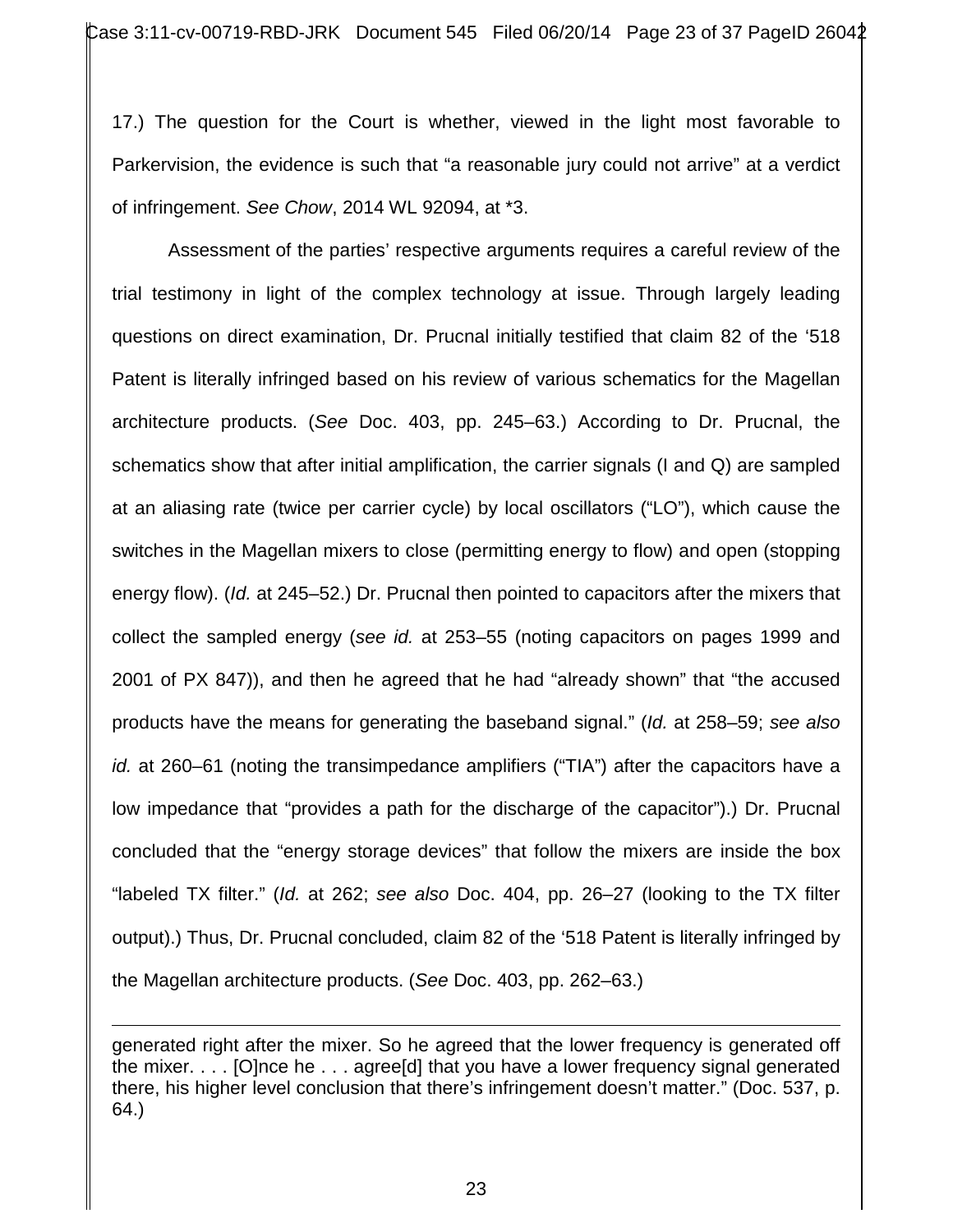Without reference to any testing of any of the accused products,<sup>20</sup> Dr. Prucnal testified that the sampling and generating limitations in the remaining patent claims are also met by the 25% duty cycle products. (Doc. 404, pp. 8–9 (agreeing that the similarities between the claims permit a superficial analysis); *see also id.* at 16, 23–25, 27, 28–29 (stating that all of the elements of claim 23 of the '551 Patent are found in claim 82 of the '518 Patent); *id.* at 30–35 (stating that claims 25 and 161 of the '551 Patent are proved by comparing them to claim 90 of the '518 Patent); *id.* at 36–38 (stating that 193 of the '551 Patent infringes for the same reasons as claim 82 of the '518 Patent).) With respect to the accused 50% duty cycle products, Dr. Prucnal's testimony was even more conclusory:

- Q: What is the duty cycle, Dr. Prucnal?
- A: The duty cycle is the period of time during a cycle during which the switch is closed.
- Q: What does it mean to have a 50-percent duty cycle?
- A: That means the switch is closed for half of the duty cycle and open for the other half.
- Q: And what claim element does the 50-percent duty cycle assertion or does the 50-percent duty cycle issue relate to?
- A: This relates to sampling.

 $20$  On cross-examination, Dr. Prucnal confirmed that he did not do "any testing on any real Qualcomm circuits." (Doc. 404, p. 133; *see also id.* at 195–97, 214.) Rather, Dr. Prucnal performed simulations with a computer program using his own inputs that did not model the conditions present in the accused products. (*Id.* at 133–34, 141–43, 153– 56, 165, 177, 190–95; *see also id.* at 75–77.) Although Parkervision did not mention the simulations during its direct examination of Dr. Prucnal, he testified on crossexamination that he "relied" on the simulations. (*Id.* at 165–66.) In contrast, on redirect, Dr. Prucnal testified that he "did not" rely on the simulations "to arrive at [his] opinions of infringement." (*Id.* at 230–31.) Rather, Dr. Prucnal stated that he relied only on the "circuit schematics, the technical documents, the material that I've shown with regard to infringement." (*Id.* at 231.)  $\overline{a}$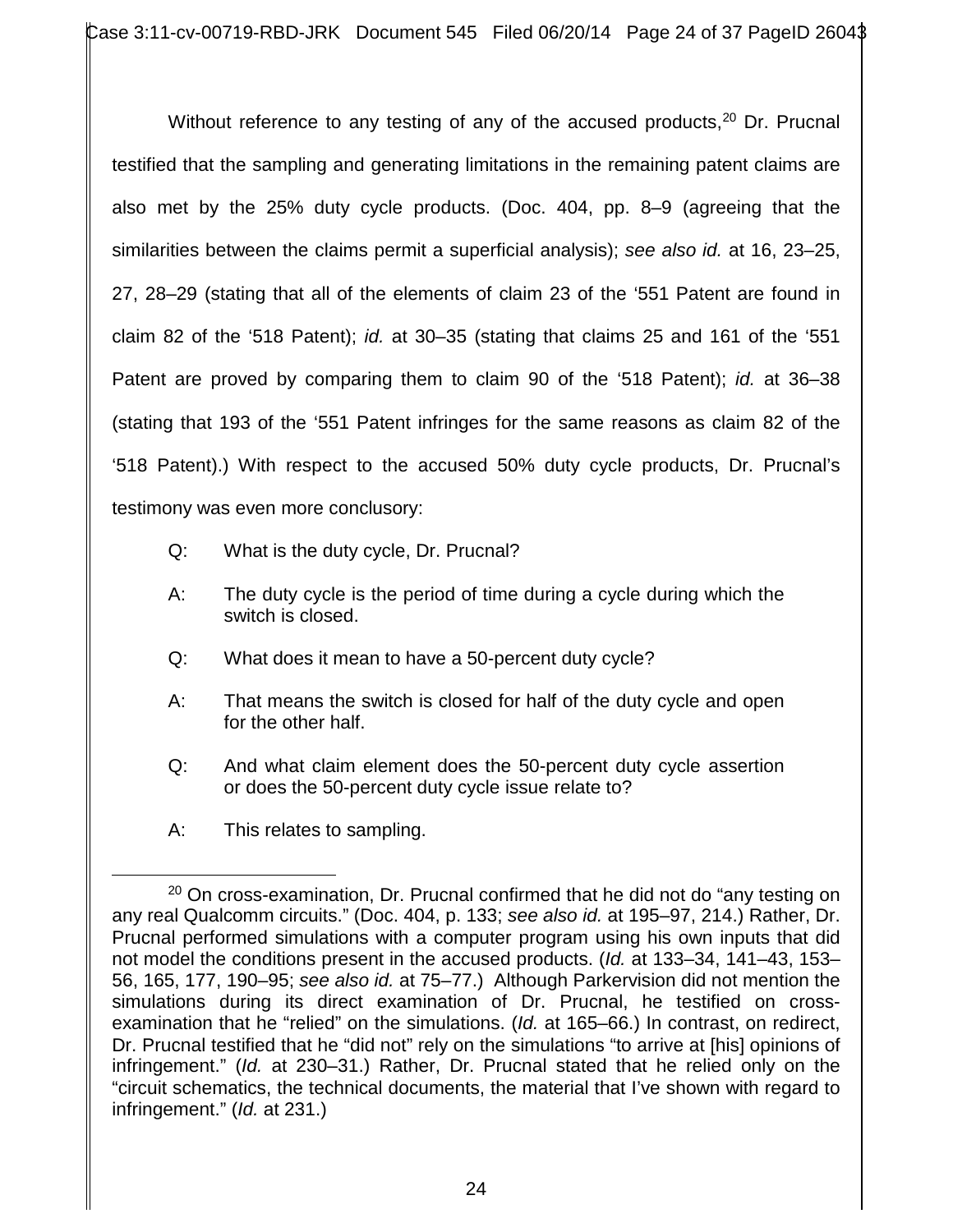- Q: Now based on your review of the schematics and the design documents in this case, do any of the accused products have a duty cycle that's always at 50 percent?
- A: No.
- Q: Can the duty cycles vary to less than 50 percent?
- A: Yes.

(Doc. 404, pp.  $65-66$ .)<sup>21</sup>

In his testimony on redirect examination, Dr. Prucnal again pointed to the

charging and discharging of the capacitors as evidence of direct infringement:

[B]ecause the energy from the baseband signal—from the carrier signal is transferred through the switch. It's accumulated by the capacitor. And that energy is then used to generate the baseband signal following the capacitor. . . . [And because the switch] completes the circuit and allows energy to flow into the capacitor. If it were not a switch circuit, this would not be a capacitor that's being charged and discharged. It would just be a continuous flow. So the switch is creating the charging cycle. And then when the switch opens, that's creating the discharging cycle. And that's how the energy is then transferred from that point.

(Doc. 404, pp. 246–47.) Dr. Prucnal further testified concerning the crucial discharging

of the capacitors in the TX filter:

If the TX filter were just taken out of that circuit, first of all, the TX filter is providing matching to the next stage, which is helping to enable the proper flow of current. Secondly . . . it's not a continuous flow of current from the input to the output. The TX filter is needed in order to provide the charging when the switch is closed, the storing of energy. And then when the switch is opened, be discharging. So it's a necessary part of the energy transfer.

(*Id.* at 247 (testifying "[i]f there were not a switch inside the [mixer of the] accused

<sup>&</sup>lt;sup>21</sup> Qualcomm contends that the foregoing testimony "is so imprecise and conclusory it cannot establish infringement." (Doc. 514, p. 24.) The Court agrees—the 50% duty cycle products could not be found to infringe because such products are designed to carry a continuous time signal. (*See id*.) Indeed, Dr. Prucnal's testimony at trial fell short of that relied on by Parkervision to avoid summary judgment. *See supra* pp. 12–13.  $\overline{a}$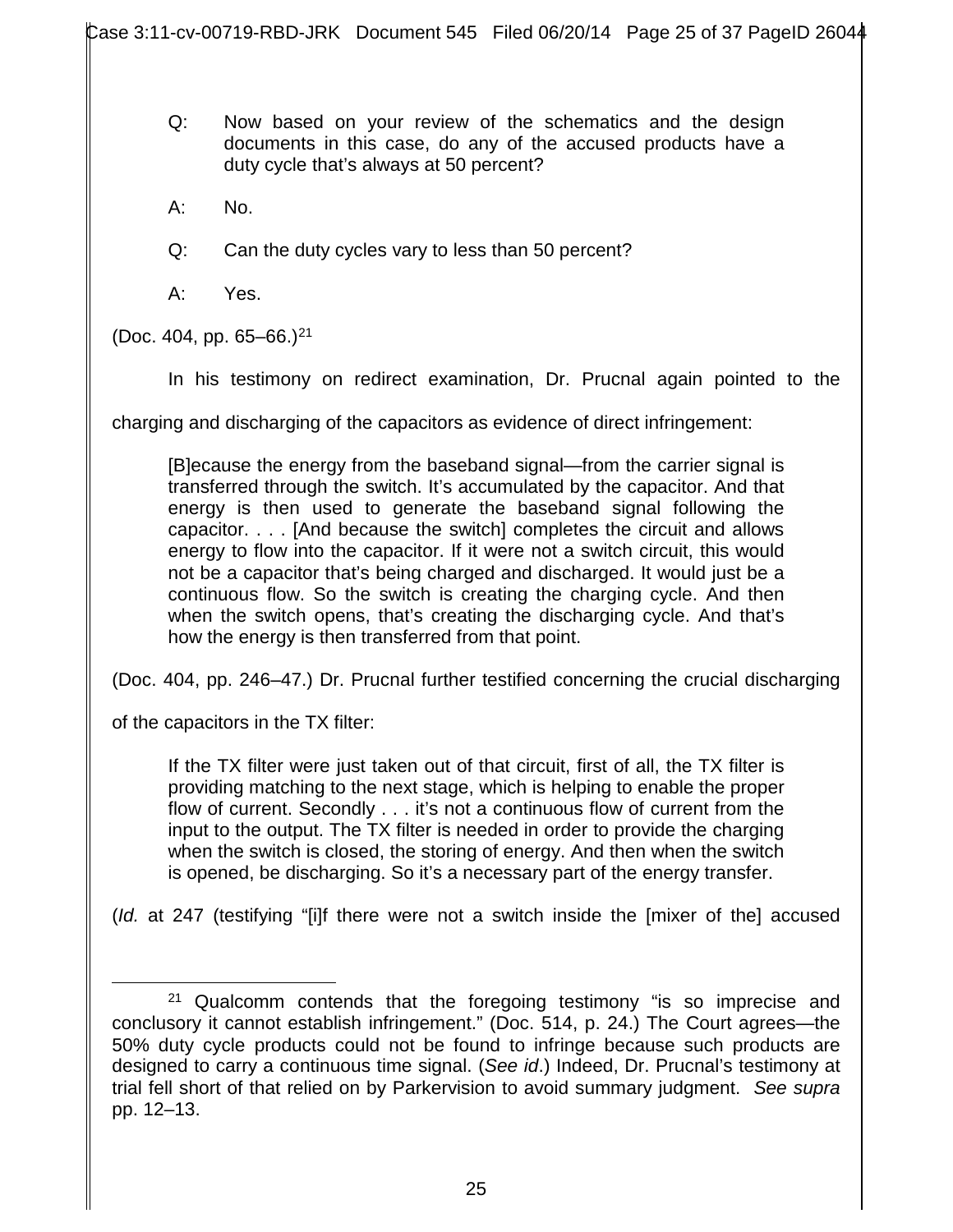products, there would be no infringement").) $^{22}$ 

Dr. Prucnal's direct and redirect testimony was notably vague when it came to the generating limitation. Indeed, even on redirect, Dr. Prucnal discussed the charging and discharging cycles as necessary to energy transfer—not to generating a baseband signal. (*Id.*) In contrast, Dr. Prucnal's testimony on cross-examination was unequivocal that the double balanced mixers create the baseband before the lower frequency signal reaches the capacitors in the TX filter:

So at least in Qualcomm's architecture, the double balanced mixture [sic] not only is capable of, it does, in fact, create the baseband before it hits the TX filter that you're talking about now, correct?

Yes.

 $\overline{a}$ 

(*Id.* at 177; *see id.* at 199–200.) Dr. Prucnal further testified that the "output" of the double balanced mixers in the accused products "is the baseband."23 (*Id.* at 186–87, 240–41).

At the May 1 hearing, the Court asked Parkervision to explain why "Dr. Prucnal's concession that the [base]band was created prior to the storage capacitor is not the end of the case." (Doc. 537, pp. 92–93.) In response, counsel for Parkervision contended that Qualcomm's arguments were somehow "divorced from the claim language and claim constructions," and Parkervision "planted the seed" that more than one "baseband signal [or] lower frequency signal" might be created in the Qualcomm products. (*Id.* at

 $22$ In closing, Parkervision argued that the generating limitation is proved by evidence that: ".25 microamps go into the mixer. .11 go out and into the TX filter, where it's undisputed there are capacitors. And .11 comes out of the TX filter, the capacitors, to form the baseband signal. This proves that the baseband is generated from energy transferred into this storage device." (Doc. 411, p. 139.)

 $23$  Mr. Sorrel's similarly testified that there is no infringement if the accused products "get the baseband signal somehow or somewhere other than from the carrier signal energy that has been stored in the capacitor." (Doc. 402, p. 174.)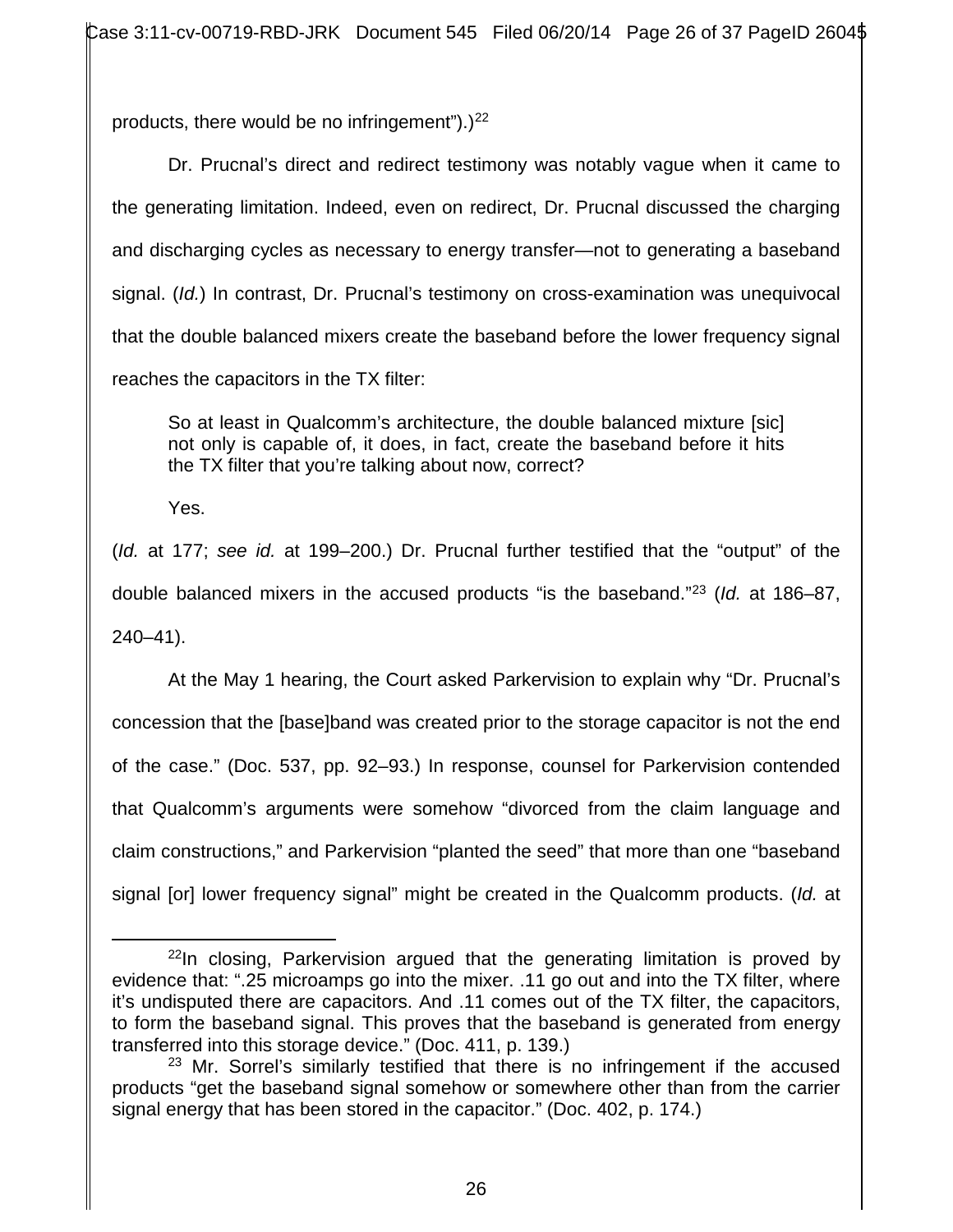93–94.) Parkervision contended that even if the signal after the mixer is a baseband signal, that does not mean that the "signal here after the capacitors cannot be a baseband signal." (*See id.* at 98.) During the May 1 hearing, the Court expressed skepticism of this new infringement theory (*id.* at 99–105) and remains skeptical today.

Upon careful review of the record, the Court agrees with Qualcomm that Dr. Prucnal's concessions during cross-examination as well as his direct testimony are fatal to Parkervision's infringement case,  $24$  which points to the TX filter as the location of the capacitors that "generate" the baseband by charging and discharging.25 (Doc. 404, pp. 178–80 (agreeing with Mr. Neal that there is "no infringement" if the capacitors in the TX filter "are used for TX filtering and not for energy sampling").) Indeed, where similarly complex technology has been at issue, testimony like that offered by Dr. Prucnal has been held insufficient to sustain an infringement verdict. *See Becton, Dickinson & Co. v. Tyco Healthcare Grp., LP*, 616 F.3d 1249, 1257–58 (Fed. Cir. 2010); *Johns Hopkins Univ. v. Datascope Corp.*, 543 F.3d 1342, 1348–49 (Fed. Cir. 2008); *see also Nobelpharma AB v. Implant Innovations, Inc.*, 141 F.3d 1059, 1065 (Fed. Cir. 1998).

In *Datascope*, the Federal Circuit reversed the district court's denial of a noninfringement JMOL where the patentee's expert testimony was "contradictory" and "totally incredible" as a matter of geometry. *See Datascope*, 543 F.3d at 1348–49; *see also Nobelpharma AB*, 141 F.3d at 1065.26 Like the testimony in *Datascope*, Dr.

 $\overline{a}$ 

 $24$  Indeed, at the outset of his infringement analysis on direct examination, Dr. Prucnal identified the baseband signal output as appearing on the "right-hand side of the mixer" designated by "BBOP and BBOM." (Doc. 403, pp. 215–16 (explaining that BB stands for baseband, O stands for output, P stands for plus, and M stands for minus); *see also id.* at 229–32, 243–45.)

 $25$  At the May 1 hearing, Parkervision confirmed that it "chose the discharge theory" for the purpose of establishing infringement. (Doc. 537, pp. 34–35.)

<sup>26</sup> In *Nobelpharma AB*, the Federal Circuit affirmed the district court's JMOL of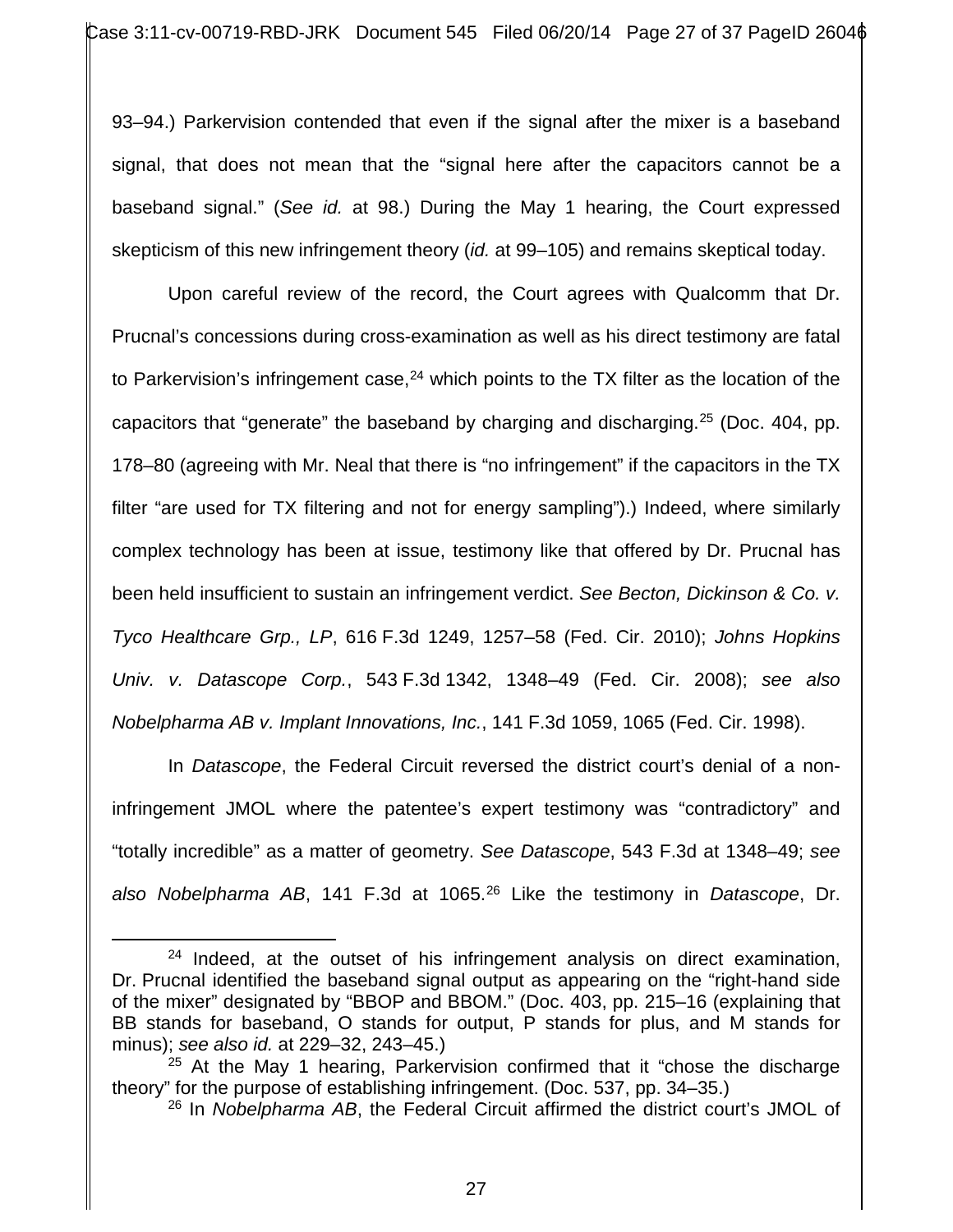Prucnal's testimony was contradictory on some points; however, it was consistent on the crucial issue that the baseband signal is created in the Qualcomm products before the storage capacitors which precludes a finding of infringement. Accordingly, *Datascope* supports the entry of JMOL in this action. Similarly, in *Becton*, the Federal Circuit held that the district court erred in entering judgment of infringement for the patentee after a jury trial where the patentee provided no "test data or even a single live demonstration" to establish its infringement theory. *Becton*, 616 F.3d at 1257–58 (noting the district court's error in refusing to enter JMOL of non-infringement based on speculation that the hinges "might contain some stored energy").

Finally, the Court rejects Parkervision's argument that the jury's verdict may be saved by Mr. Sorrells' testimony that Parkervision's QSC6270 receiver chip (the Solo product) satisfied each of the limitations of claim 23 of the '551 Patent.<sup>27</sup> (Doc. 402, pp. 70–71, 74–89.) There is no dispute that Mr. Sorrells' opinions—like those of Dr. Prucnal—were not based on appropriate testing or simulations. Rather, Mr. Sorrells' opinions were based on a three-page technical paper published by Qualcomm (which Mr. Sorrells' initially considered for "two or three weeks")<sup>28</sup> and a reverse engineering report which provided the equivalent of schematics for a Solo chip. (*See id.* at 62; *id.* at 64, 68–71, 75–89; *see also* PX 842.) The depiction of the Solo chip provided by the

28 (*See* Doc. 402, pp. 56–62; *see also* JX 43; DX 835.)

 $\overline{a}$ 

invalidity in favor of the accused infringer based on the patentee's admissions concerning the adequacy of his best mode disclosure that the jury was not "at liberty to disbelieve." 141 F.3d at 1065. Like *Datascope*, *Nobelpharma AB* supports the proposition that a patentee's concessions may be sufficient to grant a defendant's JMOL motion.

<sup>&</sup>lt;sup>27</sup> Mr. Sorrells did not testify concerning any of the other patent claims or accused products. (*See* Doc. 402, 89–90 (testifying that he was not prepared to testify regarding other accused products because he "was not allowed to review Qualcomm's schematics of the other chips").)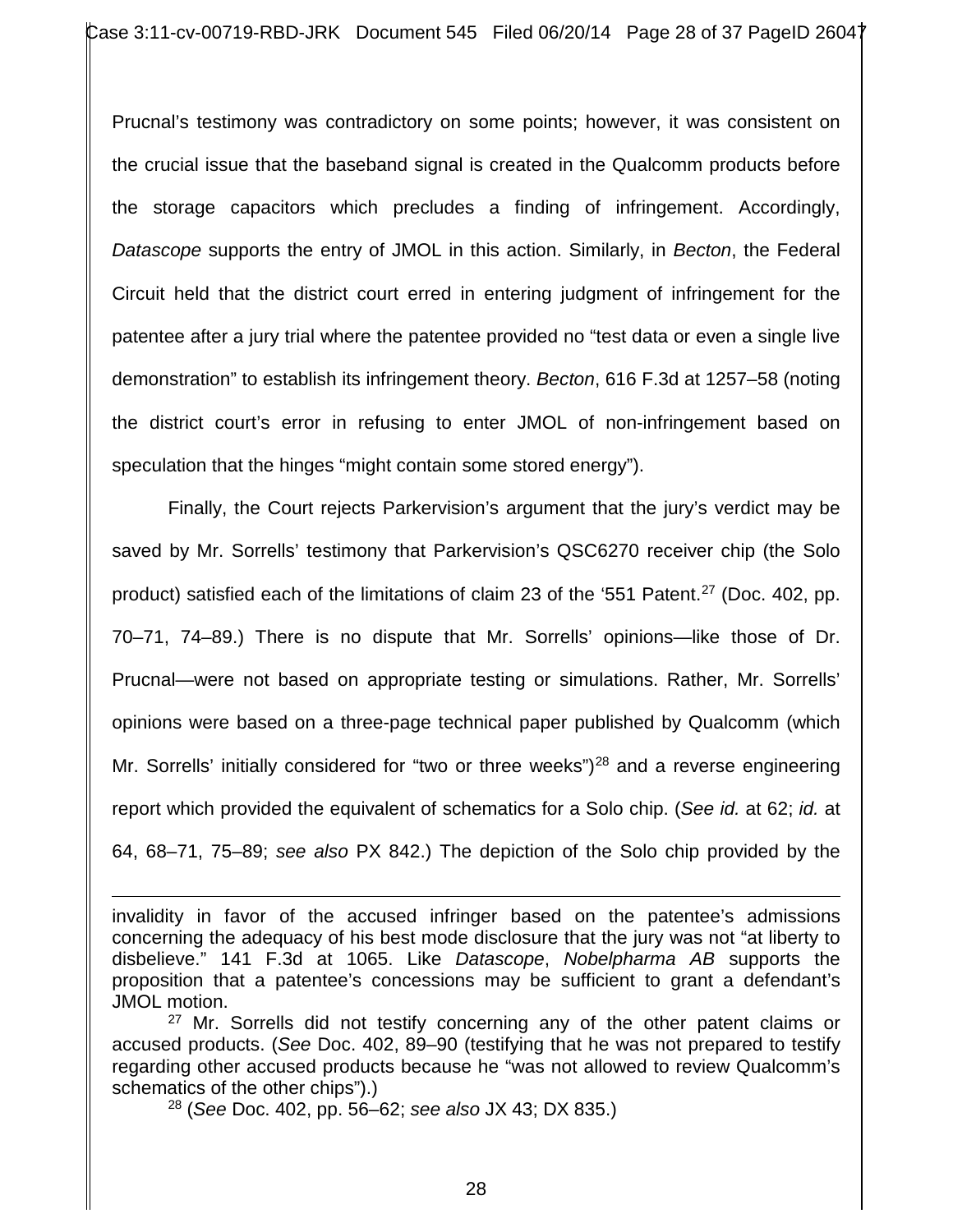reverse engineering report permitted only the most conclusory testimony from Mr. Sorrells concerning how the limitations of claim 23 were met. (*See* Doc. 402, pp. 88–89 (asserting that certain "circuitry" depicted in the reverse engineering report "allows" Qualcomm "to generate the lower frequency signal from the transferred energy".)

On cross-examination and during redirect, Mr. Sorrells testified that infringement could not be determined absent detailed information concerning how a particular circuit functions—not just its components. (*See* Doc. 402, pp. 102–03, 105, 113, 120–21, 148– 49, 152, 163, 175–76; *see also id.* at 241–42.) Dr. Prucnal further testified that infringement could not be determined absent review of materials that were unavailable to Mr. Sorrells. (*See* Doc. 404, pp. 7–8 (stating that only the schematics and design documents unavailable to Mr. Sorrells provided the "necessary detail" for an infringement determination); *id.* at 73.) Such testimony buttresses the Court's conclusion as to the inadequacy of Mr. Sorrells' testimony. *See Datascope*, 543 F.3d at 1348–49; *see also Nobelpharma AB*, 141 F.3d at 1065.

Given the technology at issue, the Court finds that Mr. Sorrells' superficial analysis is an insufficient evidentiary basis for the jury's infringement verdict in this action. *See Becton*, 616 F.3d at 1257–58. Further, denial of Qualcomm's motion concerning non-infringement would have to be based on speculation from Mr. Sorrells and disregard of Dr. Prucnal's plain testimony concerning the output of the mixers.<sup>29</sup> While the Court is loath to overturn the jury's verdict,  $30$  on this record, it is the Court's

<sup>29</sup> *Becton*, *Datascope*, and *Nobelpharma AB* are persuasive cases for Qualcomm, and Parkervision did not address the cases in its response. (*See* Doc. 518.)  $30$  The jury was attentive and deliberated for a significant period of time. Nonetheless, it reached a conclusion not supported by the evidence presented. The jury's verdict of infringement on the Marimba products is consistent with the conclusion that the jury's verdict was not supported by the record evidence. *See supra* p. 5, note 6.  $\overline{a}$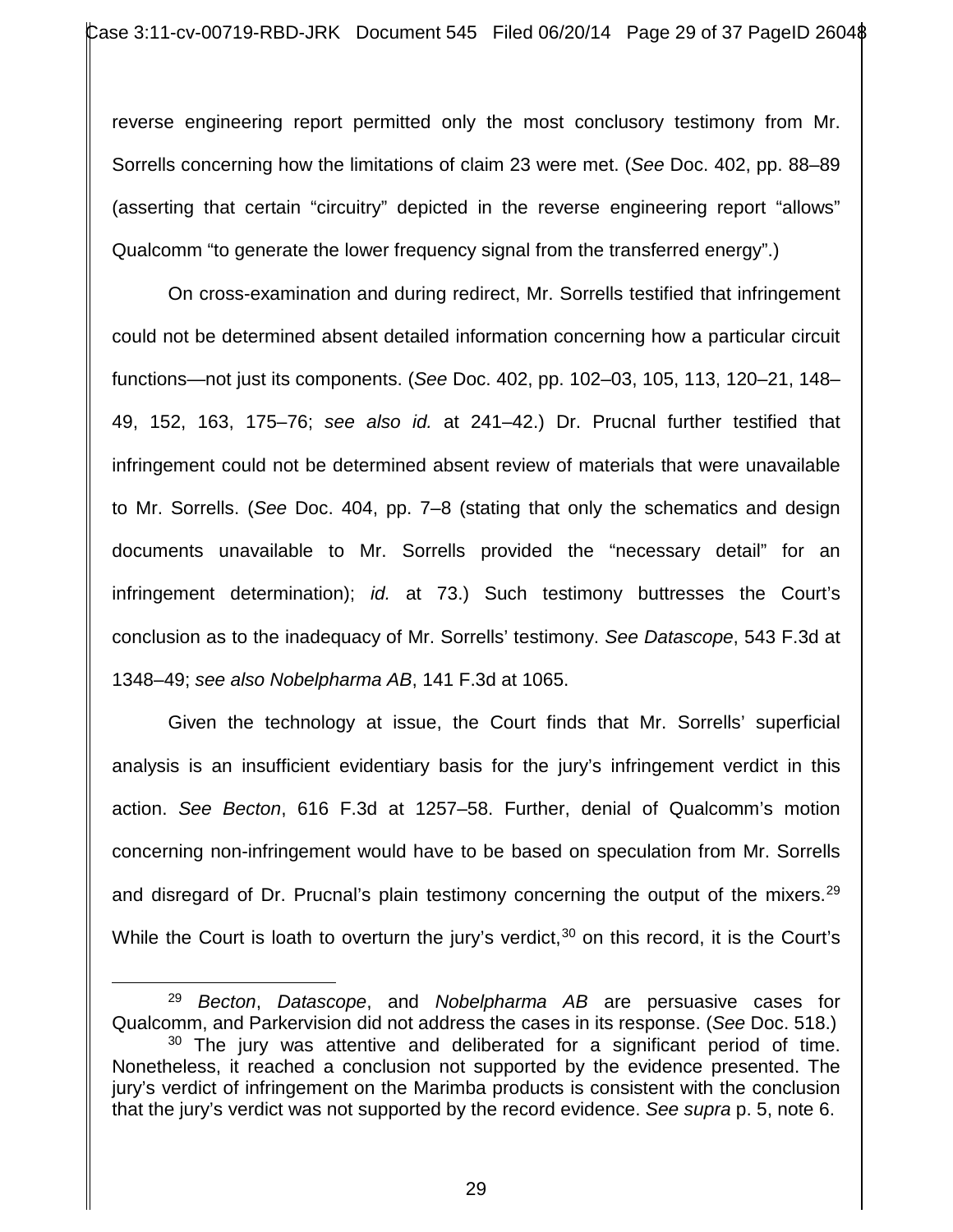only choice. Accordingly, the Court finds that Qualcomm's motion (Docs. 501, 514) is due to be granted. In the alternative, the Court finds that a new trial on infringement is required.

#### **VALIDITY**

#### **I. Standards**

35 U.S.C. § 102 provides that "[a] person shall be entitled to a patent unless . . . the invention was . . . described in a printed publication . . . or otherwise available to the public before the effective filing date of the claimed invention." 35 U.S.C. § 102(a)(1); *see Am. Calcar, Inc. v. Am. Honda Motor Co.*, 651 F.3d 1318, 1341 (Fed. Cir. 2011). To anticipate a claim under § 102, "a single prior art reference must expressly or inherently disclose each claim limitation." *See Finisar Corp. v. DirecTV Grp., Inc.*, 523 F.3d 1323, 1334 (Fed. Cir. 2008); *see also Exergen Corp. v. Wal-Mart Stores, Inc.*, 575 F.3d 1312, 1318 (Fed. Cir. 2009) (reversing denial of motion for JMOL that patent was anticipated). "[A] limitation or the entire invention is inherent and in the public domain if it is the 'natural result flowing from' the explicit disclosure." *Schering Corp. v. Geneva Pharms.*, 339 F.3d 1373, 1379 (Fed. Cir. 2003) (citation omitted).

Anticipation is a question of fact. *SynQor, Inc.*, 709 F.3d at 1373. It requires "a comparison of the construed claim to the prior art." *In re Omeprazole Patent Litig.*, 483 F.3d 1364, 1371 (Fed. Cir. 2007). When the technology at issue is complex, expert testimony may be required, *Alexsam, Inc. v. IDT Corp.*, 715, F.3d 1336, 1347 (Fed. Cir. 2013), and it must not be too general and conclusory: "Typically, testimony concerning anticipation must be testimony from one skilled in the art and must identify each claim element, state the witnesses' interpretation of the claim element, and explain in detail how each claim element is disclosed in the prior art reference." *Koito Mfg. Co. v. Turn-*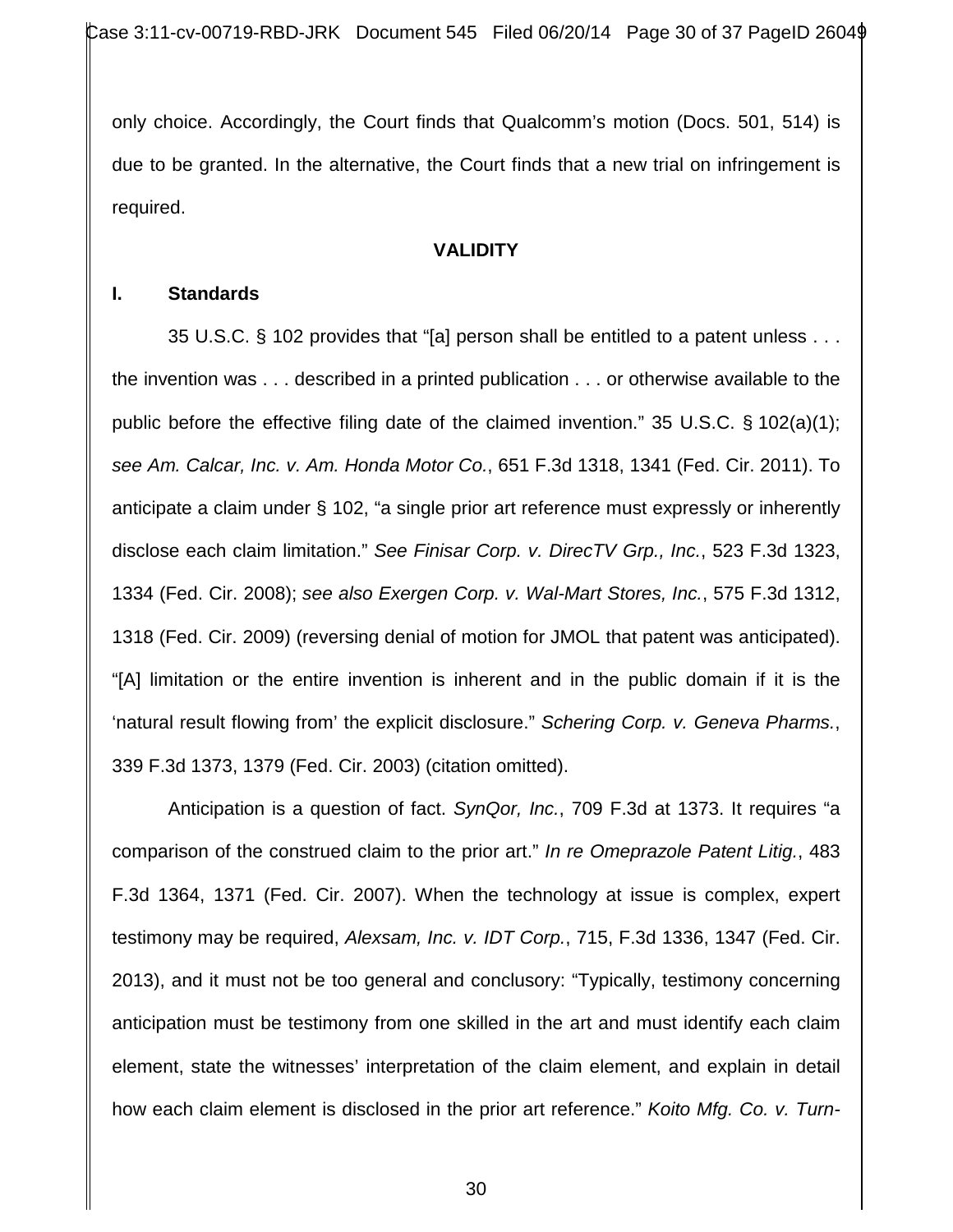*Key-Tech, LLC*, 381 F.3d 1142, 1152 (Fed. Cir. 2004) (citation omitted).

To establish its anticipation defense, Qualcomm must overcome the presumption of validity found in the first paragraph of 35 U.S.C. § 282, "which provides that '[a] patent shall be presumed valid' and '[t]he burden of establishing invalidity . . . rest[s] on the party asserting such invalidity.'" *Microsoft Corp. v. i4i Ltd. P'ship*, 131 S. Ct. 2238, 2243 (2011) (quoting § 282). Clear and convincing evidence must be produced to overcome this presumption. *See id.* This burden of proof is pertinent to the Court's consideration of Qualcomm's motion for JMOL. *See Mentor H/S, Inc. v. Med. Device Alliance, Inc.*, 244 F.3d 1365, 1375 (Fed. Cir. 2001) ("Courts grant JMOL for the party bearing the burden of proof only in extreme cases, when the party bearing the burden of proof has established its case by evidence that the jury would not be at liberty to disbelieve and the only reasonable conclusion is in its favor.").

## **II. Discussion**

## **A. JMOL**

Qualcomm's invalidity defense is that the asserted claims are anticipated by three references that were not considered by the PTO:

| <b>Reference</b>                     | <b>Claims Allegedly Invalidated</b>          |
|--------------------------------------|----------------------------------------------|
| Subharmonic<br>Peter A. Weisskopf,   | Claims 23, 25, 161, 193, and 202 of the '551 |
| Sampling of Microwave<br>Signal      | Patent                                       |
| Processing Requirements, Microwave   |                                              |
| (May<br>1992) (DX<br>Journal<br>534) | Claims 27, 82, 90, and 91 of the '518 Patent |
| ("Weisskopf")                        |                                              |
|                                      | Claim 2 of the '371 Patent                   |
| P. Estabrook and B.B. Lusignam, A    | Claims 23, 161, and 202 of the '551 Patent   |
| Mixer Computer-Aided Design<br>Tool  |                                              |
| Based in the Time Domain, IEEE MTT-S | Claims 27, 82, 90, and 91 of the '518 Patent |
| Digest (1988) (DX369) ("Estabrook")  |                                              |
|                                      | Claim 2 of the '371 Patent                   |
| Doug DeMaw, Practical RF Design      | Claim 18 of the '342 Patent                  |
| Manual, 118-213 (1982) ("DeMaw")     |                                              |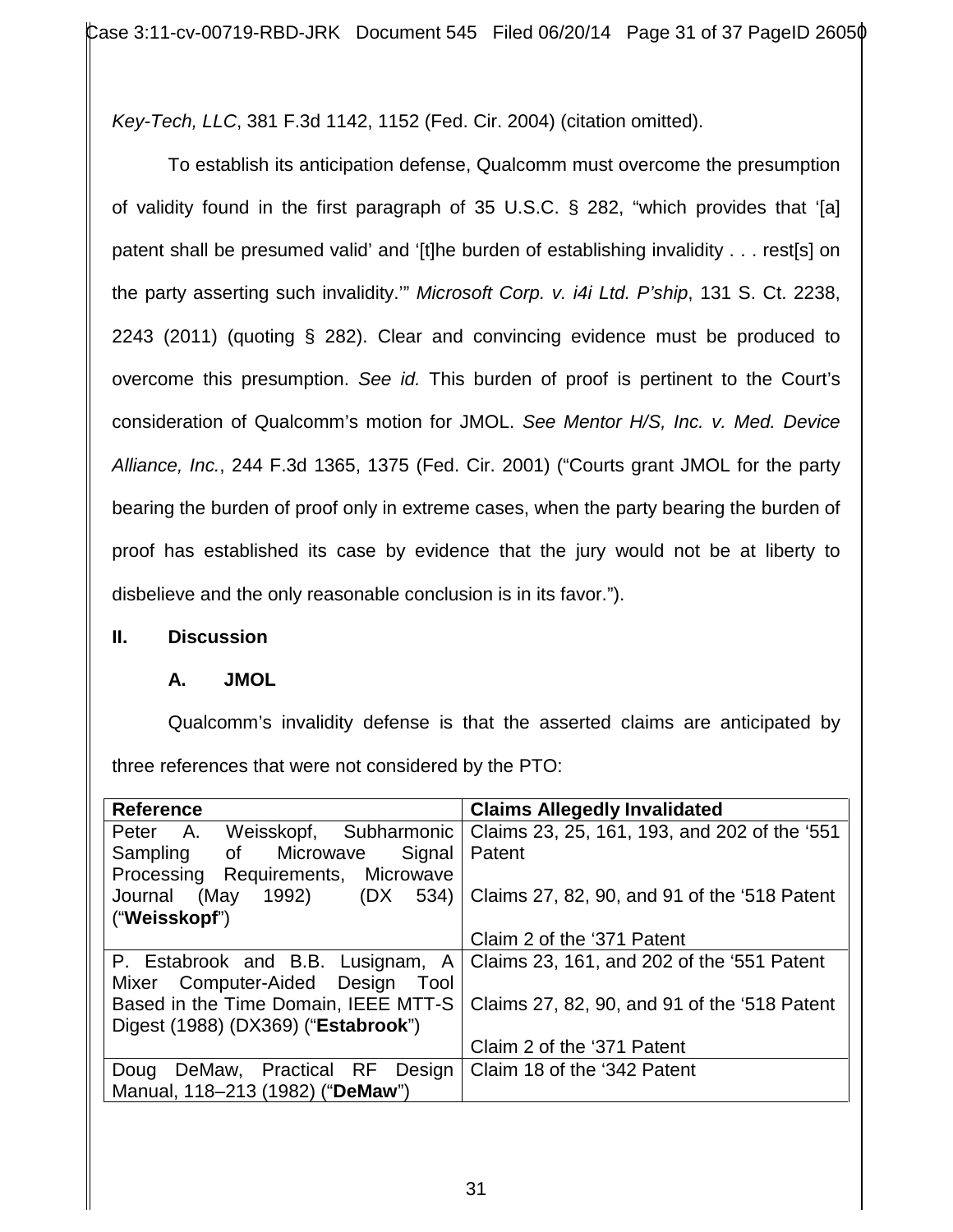According to Qualcomm, JMOL is warranted because the above references and the testimony of Dr. Razavi provided unrebutted proof of anticipation, and Parkervision presented no contrary evidence and obtained no relevant admissions from Dr. Razavi on cross-examination. (Doc. 499, p. 5.) Qualcomm argues in the alternative that a new trial is warranted because the jury was not instructed on the disparagement doctrine or given an *i4i* instruction as Qualcomm requested, and Parkervision's arguments concerning the generating limitation contradicted the Court's claim construction. (Doc. 499, pp. 28–29.)

Parkervision counters that JMOL is inappropriate because "the jury could have reasonably concluded that Dr. Razavi's testimony was not credible" because he: (1) "was repeatedly impeached," (2) "omitted claim limitations and constructions," (3) "admitted to errors in his simulations," and (4) "advanced an understanding of the claim terms incongruent with that offered by Qualcomm for infringement purposes." (Doc. 516, pp. 5–6.) Parkervision argues that "Dr. Razavi's testimony failed to show that: (1) the 'energy transfer' limitations as construed by the Court were disclosed by . . . Weisskopf or Estabrook"; and (2) the "sampling" limitation was disclosed by . . . DeMaw. (*Id.* at 5.) Parkervision further argues that the Court should reject Qualcomm's jury instruction arguments because Qualcomm has not shown the instructions were "legally erroneous" or had a prejudicial effect on the jury. (*Id.* at 14–17.) Finally, Parkervision contends that it did not disregard or contradict the Court's construction of the "generating" limitation. (*Id.* at 21.)

Qualcomm's most compelling argument is that JMOL or a new trial is required because Parkervision's validity opposition (with respect to Weisskopf) is premised on an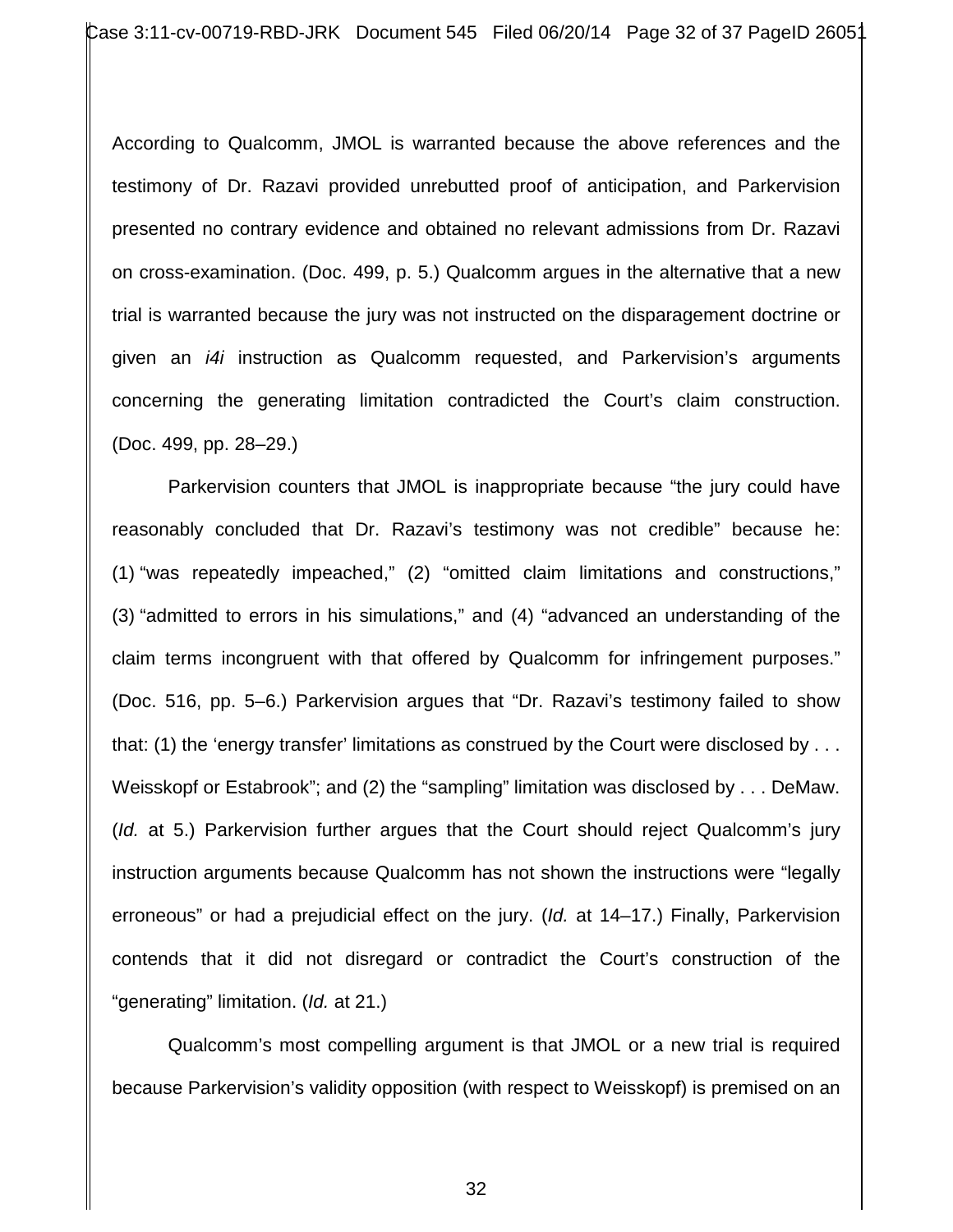incorrect claim construction. (Doc. 499, pp. 9, 11–14 (arguing that Parkervision's decisions "to disobey" the Court's claim construction position, "misrepresent the Weisskopf reference, and distract the jury with . . . theatrics left Parkervision with a record that requires JMOL of invalidity and, at a minimum, a new trial").) Specifically, Qualcomm contends that Parkervision's validity opposition at trial depended on a finding that the "generating" limitations required a "discharge" of energy. (*Id.* at 1–12.) Qualcomm cites four Federal Circuit cases in support of this argument: (1) *Exergen Corp. v. Wal-Mart Stores, Inc.*, 575 F.3d 1312, 1319 (Fed. Cir. 2009); (2) *Ecolab, Inc. v. FMC Corp.*, 569 F.3d 1335, 1347 (Fed. Cir. 2009); 31 (3) *Verdegaal Bros., Inc. v. Union Oil Co. of Cal.*, 814 F.2d 628, 632 (Fed. Cir. 1987); and (4) *Am. Calcar, Inc. v. Am. Honda Motor Co.*, 651 F.3d 1318, 1341–42 (Fed. Cir. 2011).32

In *Verdegaal Bros.*, *Exergen Corp.*, and *Ecolab*, the Federal Circuit held that the district courts erred in denying motions for JMOL on invalidity. The patentees in *Verdegaal Bros.* and *Exergen Corp.* conceded that only one limitation was absent from the prior art references. *Verdagaal Bros.*, 814 F.2d at 632; *Exergen Corp.*, 575 F.3d at 1318–19. In both cases, the Federal Circuit rejected the patentees' arguments that the sole limitation was absent from the prior art because the claims did not include the limitations as advanced by the patentees. *Verdagaal Bros.*, 814 F.2d at 632 (holding that the patentee's distinction was "inappropriate" because there was "no limitation in

<sup>31</sup> In *Ecolab*, the Federal Circuit held that the "broadly" written claim language did not support the patentee's argument that "the claimed method is distinct from Labadie because the claimed method is directed to applying peracetic acid to beef [to] reduce microbial populations in the complex setting of a processing plant." *Ecolab, Inc.*, 569 F.3d at <sup>1347</sup> (citation and internal quotation marks omitted). 32 *American Calcar* supports Qualcomm's argument indirectly. In *American*  $\overline{a}$ 

*Calcar*, the Federal Circuit reversed a district court's JMOL of invalidity, but there, the incorrect claim construction on which the erroneous validity determination was based was provided by the district court—not the patentee. *Am. Calcar*, 651 F.3d at 1341–42.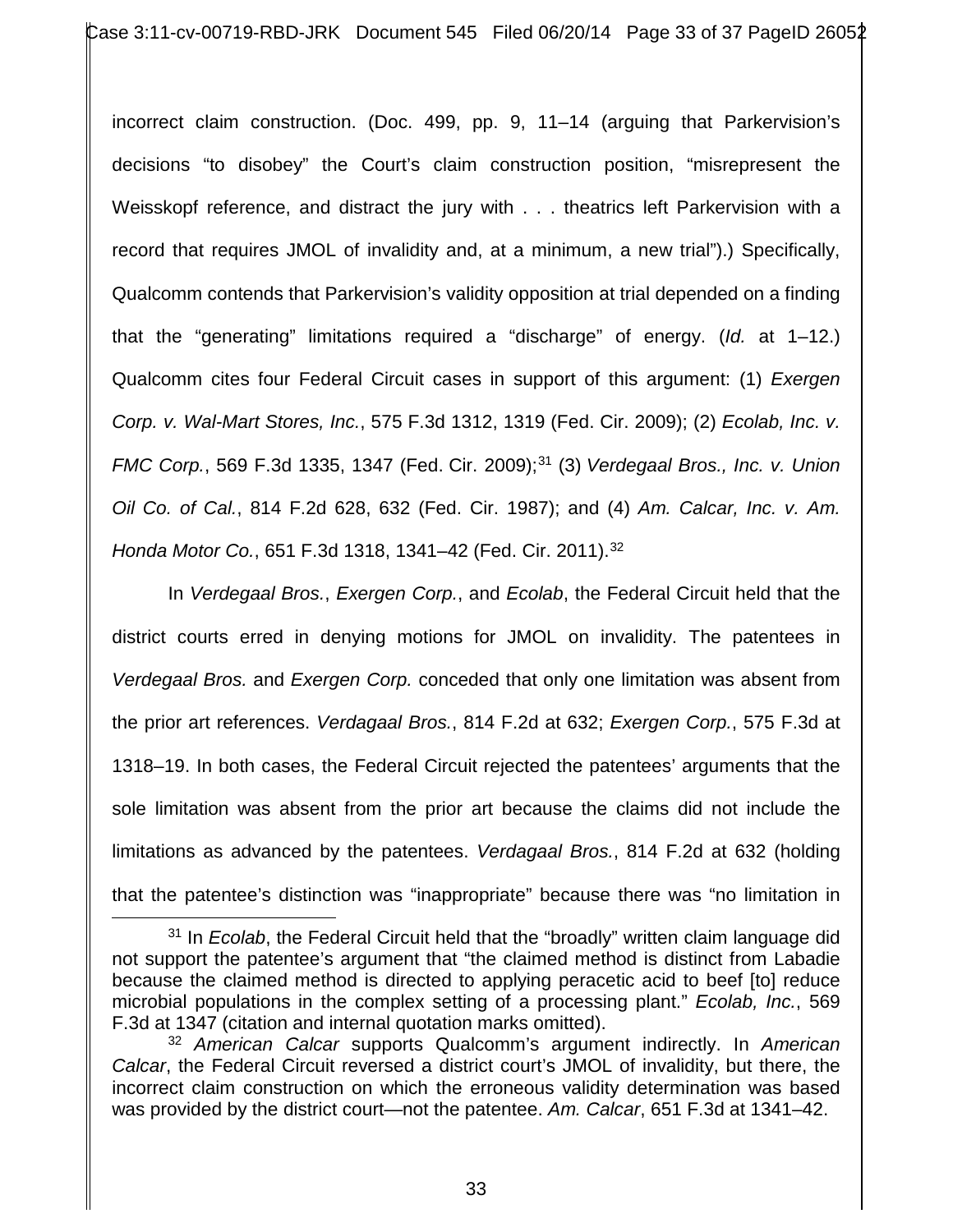the subject claims with respect to the rate at which sulfuric acid is added"); *Exergen Corp.*, 575 F.3d at 1319 ("[N]othing in claim 1 of the '205 patent requires the detector to detect radiation solely from the biological tissue.").

Unlike the plaintiffs in *Verdegaal Bros.* and *Exergen*, Parkervision has not conceded that the "generating" limitations are the only ones at issue as to Weisskopf.<sup>33</sup> Further, Parkervision does not dispute that it represented at trial that generating a lower frequency or baseband signal requires discharge of energy. (Doc. 516, p. 12 (noting that "Dr. Prucnal and Mr. Sorrells opined that the plain and ordinary meaning of the 'generating' limitations required the repeated charging and discharging of a capacitor").) Nonetheless, Parkervision argues that the Court should reject Qualcomm's arguments as waived because Qualcomm did not object: (1) to the testimony of Dr. Prucnal or Mr. Sorrells; (2) during Parkervision's cross-examination of Dr. Razavi that "generating" requires discharge; $34$  and (3) to the Court's instruction to the jury to apply the "plain

<sup>33</sup> Otherwise, *Verdegaal Bros.* and *Exergen Corp.* do support Qualcomm's argument, and Parkervision made no effort to distinguish the cases in its response or at the May 1 hearing. (*See* Doc. 516.)  $\overline{a}$ 

 $34$  For instance, Parkervision cross-examined Dr. Razavi concerning the Rebuttal Expert Report of Peter Weisskopf (which was not in evidence) on the ground that Dr. Razavi's opinions differed from Weisskopf. Weisskopf's rebuttal opinion that his article did not invalidate the claims of the patents-in-suit was premised on the "generating" limitations not being met because his article did not disclose the "discharge of energy." (Doc. 269-10, pp. 12–15 ("In summary, my paper teaches a voltage sampleand-hold circuit having a sufficiently high impedance load such that the voltage on the storage capacitor can be measured *without* discharging energy from the capacitor.").) Parkervision then argued in closing that Weisskopf "himself has filed a declaration in this case in which Weisskopf says his article doesn't show the same thing as the Parkervision patents. They don't anticipate." (Doc. 411, pp. 100–01 ("The article describes a sample and hold process. That's not what the invention does. It doesn't hold the energy. It transfers it."); *id.* ("Dr. Razavi told you that he is extraordinary and knows more about the Weisskopf reference than Mr. Weisskopf himself, who says he didn't describe in his article what the patent describes.").) Qualcomm did not object, and in its closing, it only argued that the jury should discount the arguments regarding Weisskopf because he did not testify and was paid by Parkervision. (Doc. 411, p. 129.)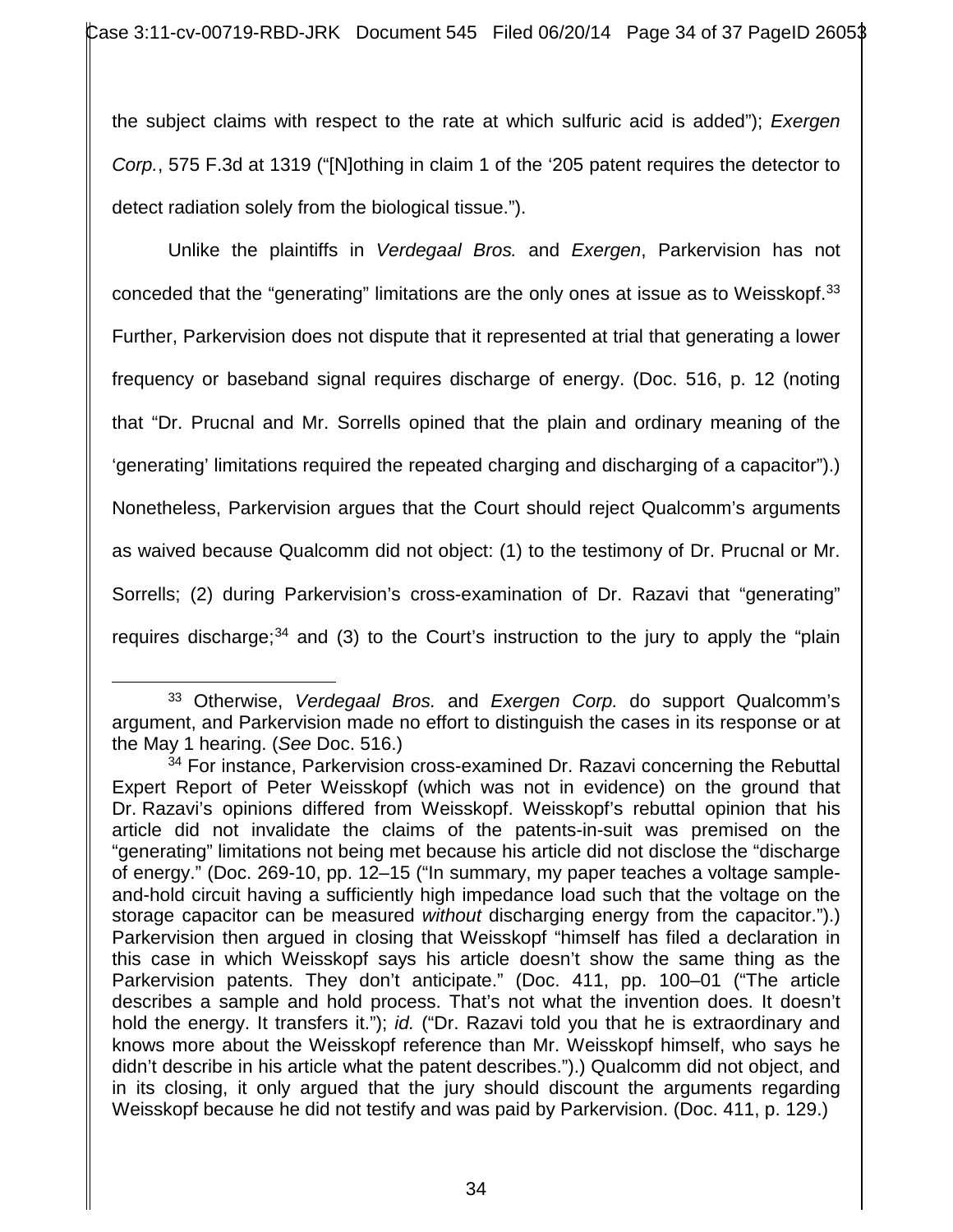meaning" of the term "generating." (*Id.* at 23–24.) Further, Parkervision contends that its attorney's argument that Weisskopf and Estabrook do not anticipate was not conduct that impaired "'the calm and dispassionate consideration of the case by the jury.'" (*Id.* at 23 (quoting *BankAtlantic v. Blythe Eastman Paine Webber, Inc.*, 955 F.2d 1467, 1474 (11th Cir. 1992).)

Parkervision also argues that the jury could reject Dr. Razavi's testimony that Weisskopf anticipates the "generating" limitations because Dr. Razavi provided contradictory testimony at his deposition and at trial concerning whether "the energy in the capacitor shown in figure 2 . . . is not discharged to create the lower frequency signal." (*Id.* at 11.) Parkervision also argues that the jury could find that the "energy transfer" limitations were not satisfied because Dr. Razavi failed to testify that the Weisskopf and Estabrook references disclose transferring amounts of energy from the carrier signal "*in amounts distinguishable from noise*" as required under the claim construction. (*Id.* at 7–8.)

 The technology in this action and the prior art are of such complexity that Qualcomm cannot establish that it is entitled to JMOL on anticipation absent expert testimony from Dr. Razavi that the jury was "not at liberty to disbelieve." *See Mentor H/S, Inc.*, 244 F.3d at 1375; *Alexsam*, 715 F.3d at 1347; *Koito Mfg., Co.*, 381 F.3d at 1149*.* Parkervision's arguments that the jury had sufficient basis to disbelieve Dr. Razavi's testimony are persuasive. (Doc. 516.) Accordingly, despite compelling arguments by Qualcomm concerning the "generating" limitations, it would be error to disturb the jury's verdict that Qualcomm did not prove by clear and convincing evidence that all of the asserted claims were anticipated by Weisskopf, Estabrook, and DeMaw.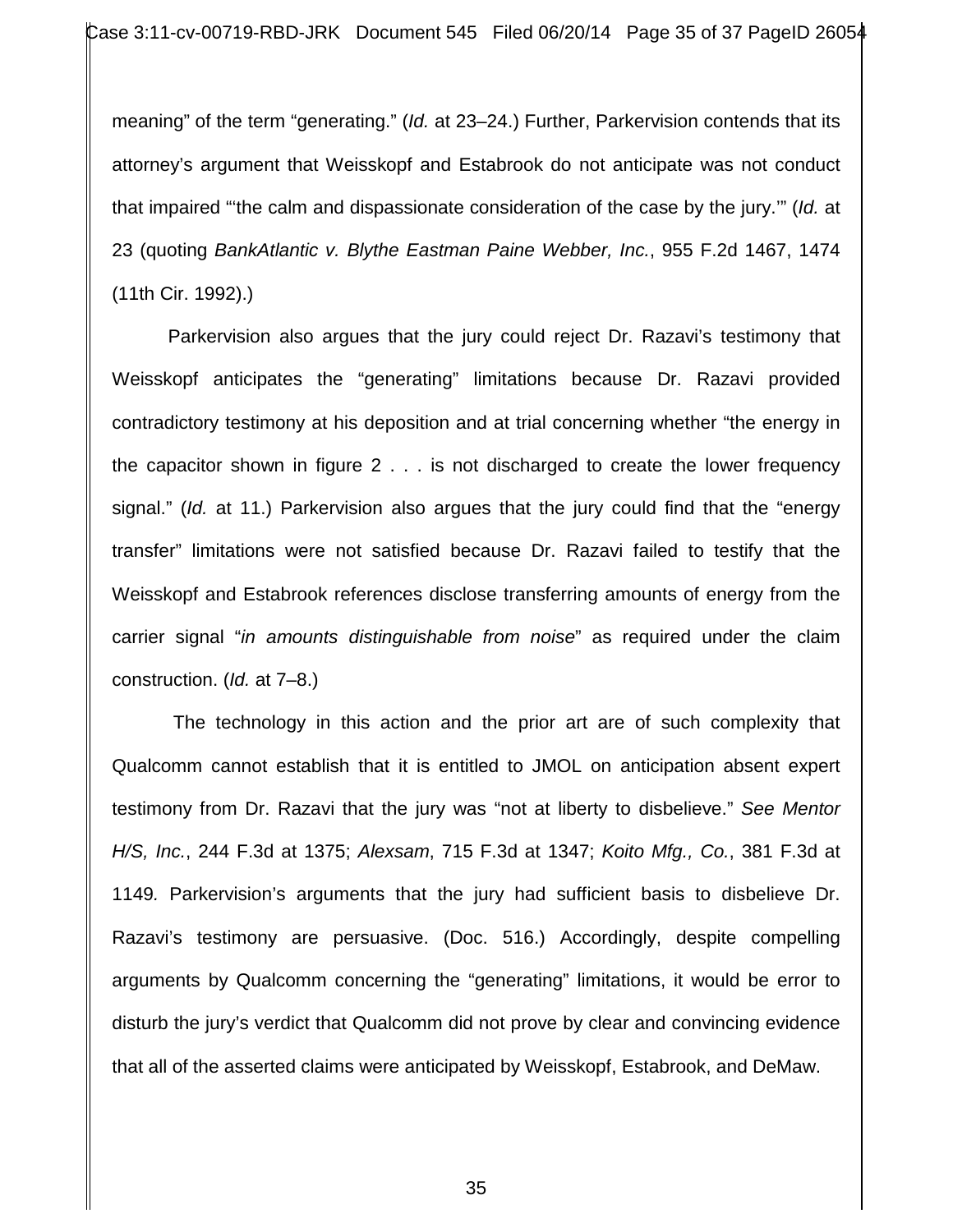#### **B. New Trial**

Qualcomm contends that it is entitled to a new trial for all the same reasons that JMOL is warranted and because the Court erred in not giving an *i4i* instruction or an instruction that "[a] reference is no less anticipatory if, after disclosing the invention, the reference then disparages it." *Celeritas Techs., Ltd. v. Rockwell Int'l Corp.*, 150 F.3d 1354, 1361 (Fed. Cir. 1998). Qualcomm proposed the instruction before trial. (Doc. 336- 8, p. 57.) Parkervison concedes that if it had "put forward affirmative misstatements of the law [concerning disparagement] in an attempt to mislead the jury . . . an instruction may very well have been warranted. [But, we] didn't do that." (Doc. 537, p. 41.)

The Federal Circuit "reviews the legal sufficiency of jury instructions on an issue of patent law without deference to the district court." *DSU Med. Corp. v. JMS Co.*, 471 F.3d 1293, 1304 (Fed. Cir. 2006). To alter a judgment based on erroneous jury instructions, the moving party must establish that: "(1) it made a proper and timely objection to the jury instructions, (2) those instructions were legally erroneous, (3) the errors had prejudicial effect, and (4) it requested alternative instructions that would have remedied the error." *NTP, Inc. v. Research In Motion, Ltd.*, 418 F.3d 1282, 1311–12 (Fed. Cir. 2005) (citation and quotation marks omitted); *see Bettcher Indus., Inc. v. Bunzl USA, Inc.*, 661 F.3d 629, 639 (Fed. Cir. 2011). The Federal Circuit orders a new trial based on jury instruction errors when the "instructions as a whole clearly mislead the jury." *DSU Med. Corp.*, 471 F.3d at 1304.

In hindsight, and especially given Parkervision's closing arguments, *i4i* and disparagement instructions would likely have been appropriate. Nonetheless, viewing the Court's instructions as a whole, the Court cannot find that omission of the disparagement and *i4i* instructions misled the jury and requires a new trial on validity.